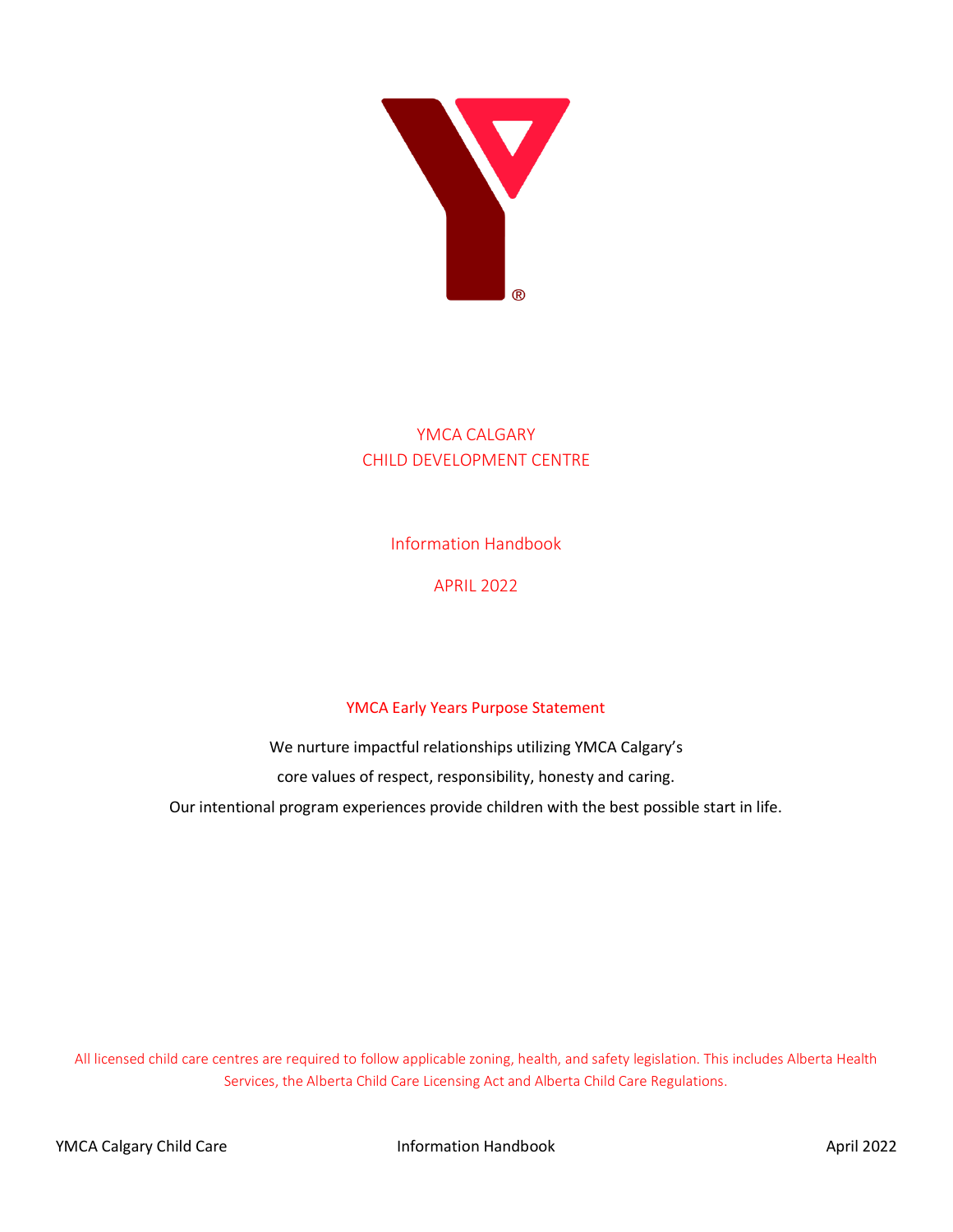#### **ABOUT THE YMCA**

Ever since its inception in 1902, YMCA Calgary has been a hard-working charitable organization that responds to the needs of Calgarians. YMCA Calgary has evolved into a vibrant charity where thousands of Calgarians are involved each year through health and wellness programs, leadership, and community outreach programs, child care, and day and overnight camps.

YMCA Calgary has six health and wellness facilities, six child development centres with licensed child care, two outdoor camp sites and over 60 community program sites serving all quadrants of the city. These spaces and programs allow YMCA Calgary to deliver programs, services, and opportunities to help the Calgary community connect with others, build life-long skills, and keep active and healthy.

#### Our Vision

Our communities are vibrant and healthy because children, youth and adults **belong, grow, thrive, and lead.**

#### Our Mission

We connect people through diverse and shared experiences. **As a trusted charity**, YMCA Calgary helps create spaces and **communities** that are **welcoming** and **inspiring**.

#### Our Values

YMCA Calgary is committed to practicing and demonstrating the **core values of respect, honesty, responsibility and caring** in all aspects of the organization.

#### Our Promise

**We believe in people.** We see their potential. We see strengths in our differences and inspiration in our diversity. We are the neighbour you can count on, **a place for everyone**; A space to play, to challenge yourself, to build resilience and to grow. The journey may start with a splash, a bounce, or a crunch under your boots; and if we do our part, **it will lead to a healthier, more vibrant community**. Your YMCA exists so that everyone has an **opportunity to belong**.

#### **YMCA CALGARY CHILD DEVELOPMENT CENTRES**

#### Child Care Philosophy

Positive, caring relationships form the foundation for all that occurs within the child care setting with children learning about YMCA Calgary's four core values of honesty, caring, respect and responsibility. With the support of YMCA educators, children practice behaviors which support social skill development, emotional competence, and community engagement. Choice-based programming along with flexible schedules create child-oriented environments in which children belong, grow, and thrive. Through engagement in play-based learning activities, we help them to progress in all developmental domains.

#### Learning Benefits

Our play-based curriculum is designed to maximize children's learning. Research into brain development and how children learn has formed the basis for the curriculum implemented in all YMCA Calgary Child Development Centres. Children are provided with opportunities to participate in developmentally appropriate, small group and play-based learning activities which prepare them for school and support them becoming life-long learners.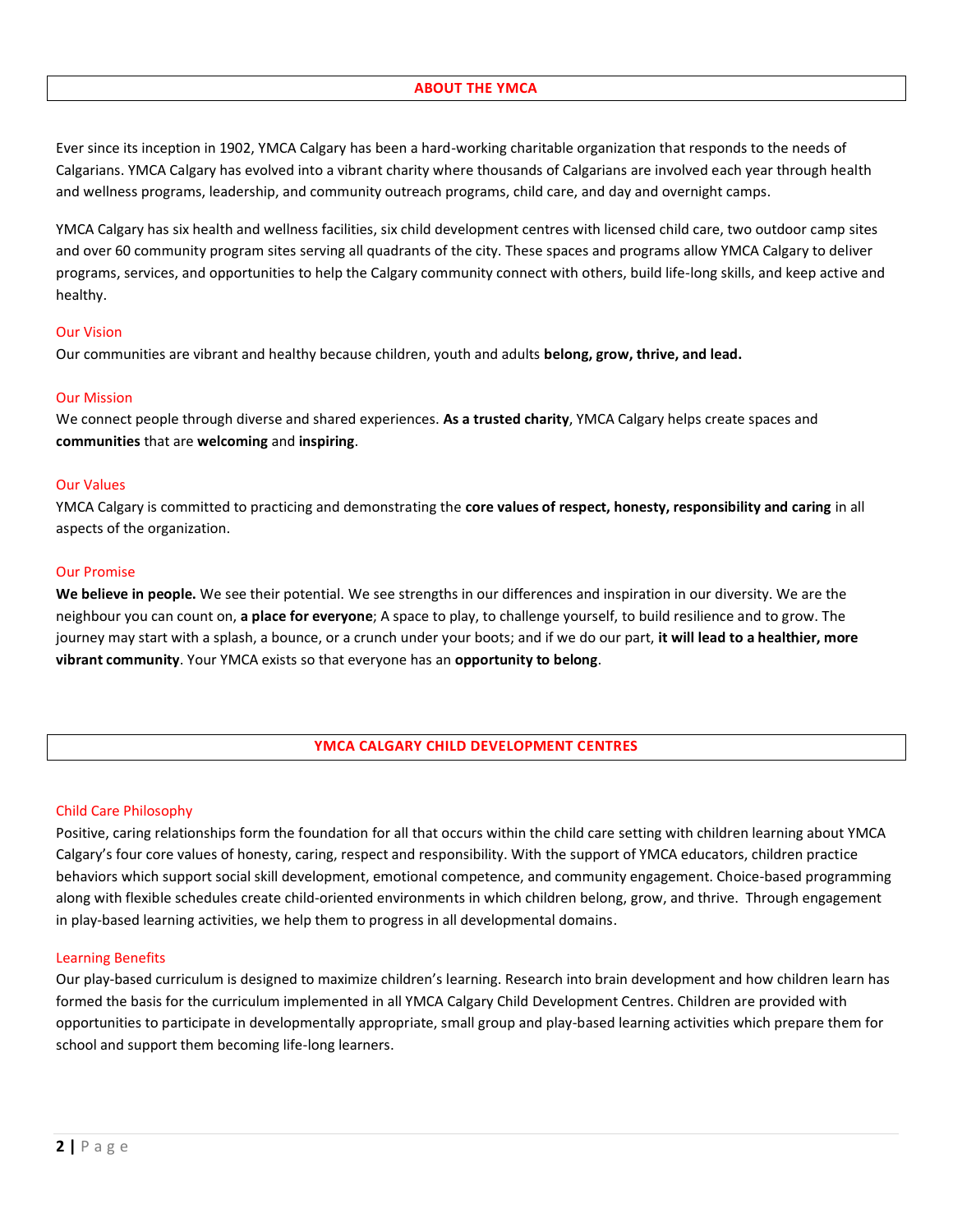YMCA Calgary implements the national YMCA Playing to Learn curriculum alongside elements of the provincial child care curriculum, FLIGHT (Play, Participation, and Possibilities). Both curriculums support educators in their ability to deliver intentional program experiences for all children.

#### Health Benefits

During their time in the centre children will enjoy:

- Indoor group activity spaces including multi-purpose rooms for active play
- Daily use of dedicated outdoor environment
- Opportunities for enhanced play and learning opportunities including neighbourhood experiences

Children registered in the Quarry Park Child Development Centre will also receive nutritious snacks twice per day and a mid-day meal.

All children registered in YMCA Child Development Centres receive a complimentary YMCA Child Membership. This provides:

- Access for your child at all Calgary YMCA Health, Fitness & Aquatics facilities
- Discounted program rates for preschool programs, swim lessons and member access to drop-in experiences
- Discounted rates for a parent/guardian accompanying their child to the YMCA
- YMCA Member Zone advance and online YMCA program registration
- Opportunities for children and families to engage in activities which can positively impact behavior and a healthy lifestyle

#### **Communication**

V Uee markable YMCA Calgary places a high value on effective communication. We encourage open and honest communication with children, with families and with our staff and volunteer teams. A child's legal parent/guardian is the key person(s) YMCA Calgary staff will engage with regarding matters relating to individual experiences within the child care setting. Parents/guardians are encouraged to utilize available communication channels including on-site conversations, phone calls, email, Weemarkable posts, scheduled in-person or virtual meetings to learn about their child's experiences, to maintain open communication and to address questions or concerns with centre staff.

Additional to the above, YMCA Calgary utilizes an app-based communication tool called Weemarkable™. This tool was designed and developed by the YMCA of Hamilton|Burlington|Brantford, with input from YMCA families and educators. Through Weemarkable™, we are pleased to provide you with regular updates on your child and to share some of their developmental milestones. You will receive photos, food menus (Quarry Park Child Development Centre only) and information on centre happenings direct to your mobile phone. You can also securely add extended family members or caregivers to your account so they, too, can stay up-to-date on your child's YMCA experience.

Upon registration with YMCA Child Care, each family will be provided with a link they will need to utilize to set up their personal account.

An "Alert" will be created and sent to families to ensure fast and effective communication in the event we need to relay timesensitive or critical information.

#### *Please Note: Weemarkable ™ is the primary communication method between YMCA Calgary and families for general centre information, updates, and emergency alerts.*

*Provincial licensing information updates and inspection reports will also be made available to families through Weemarkable* 

*Weemarkable ™ is a public forum. Please direct specific inquiries or questions to the Centre Director or Supervisor rather than posting within the application*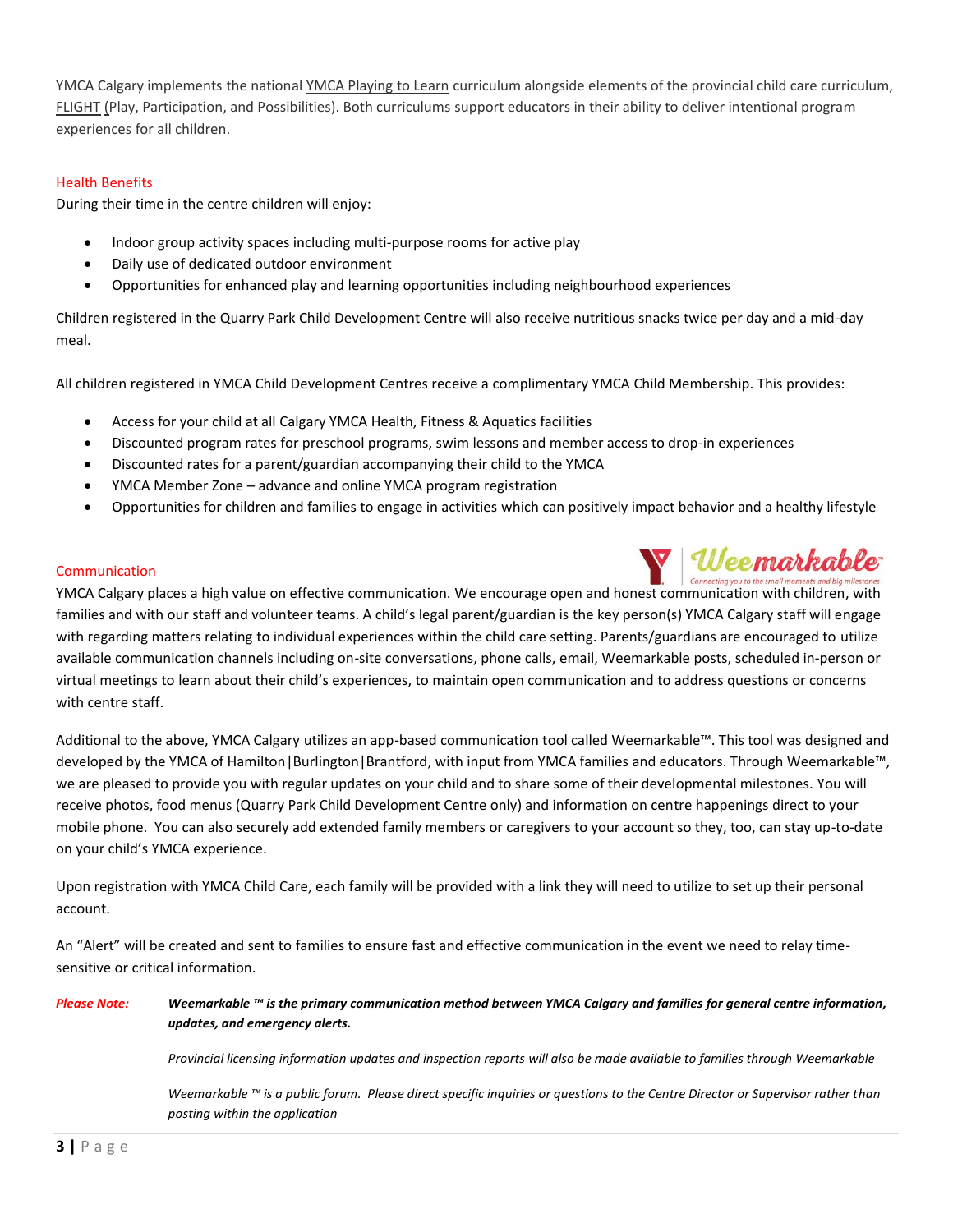#### **REGISTRATION INFORMATION**

#### Registration and Account Inquiries

**Centre Specific Information** – this includes child experience and detailed centre information. Please contact the centre your child attends or which you are interested in. Contact information can be found below.

#### **General Inquiries** – please direct general inquiries to [childcare@ymcacalgary.org](mailto:childcare@ymcacalgary.org)

**Account Information** - this includes changes to your method of payment (including updated credit card information) as well as all financial matters. YMCA Calgary utilizes a centralized registration system which is managed by the Child Care Administration Supervisor. The appropriate contact information is located at the end of this section.

#### Enrolment

The information you provide in your child's enrolment package is essential to ensure your child's safety, and that he/she is provided with the highest quality care. While formal updates will be conducted twice per year, we ask that you provide us with updated information as changes occur.

Please note – To support health and safety practices, as well as to ensure everyone has a clear understanding of the various risks associated with participating in programs and services, **YMCA Calgary requires you to sign a one-time participation waiver.** You can sign the waiver securely by accessing the [EZ Waiver Portal](https://www.ezwaiver.com/ymcacalgary/) - please select the YMCA Calgary Waiver option. The waiver will be put on your family's account and is set up to include all family members. There is no need to submit a separate waiver for each family member or for different programs and services. Only one YMCA waiver is required per household.

#### Part-Time Care

*Part-time care is generally not available within our child care centres.* Please contact the child care centre of your choice for information and to discuss availability

#### Child Care Fees (effective January 1, 2022)

The [Government of Alberta's Affordability Grant](https://www.alberta.ca/federal-provincial-child-care-agreement.aspx) benefits families by reducing monthly fees. The affordability grant is applied to the full monthly fee for each child's registration, reducing the amount the family pays for child care services.

| <b>Infants (12-18mo)</b><br>Centre                                                |                 |                | Toddler (19-35mo)  |                 |                | Kinder (3-6yr)  |                 |                |                 |
|-----------------------------------------------------------------------------------|-----------------|----------------|--------------------|-----------------|----------------|-----------------|-----------------|----------------|-----------------|
|                                                                                   | <b>Full Fee</b> | Gov't<br>Grant | Your<br><b>Fee</b> | <b>Full Fee</b> | Gov't<br>Grant | <b>Your Fee</b> | <b>Full Fee</b> | Gov't<br>Grant | <b>Your Fee</b> |
| Saddletowne<br><b>YMCA</b><br><b>Shawnessy YMCA</b>                               | N/A             | N/A            | N/A                | \$1120          | \$510          | \$610           | \$1060          | \$450          | \$610           |
| <b>Brookfield</b><br><b>Residential YMCA</b><br>at Seton<br><b>Remington YMCA</b> | \$1360          | \$635          | \$725              | \$1120          | \$510          | \$610           | \$1060          | \$450          | \$610           |
| <b>Shane Homes</b><br><b>YMCA at Rocky</b><br><b>Ridge</b>                        |                 |                |                    |                 |                |                 |                 |                |                 |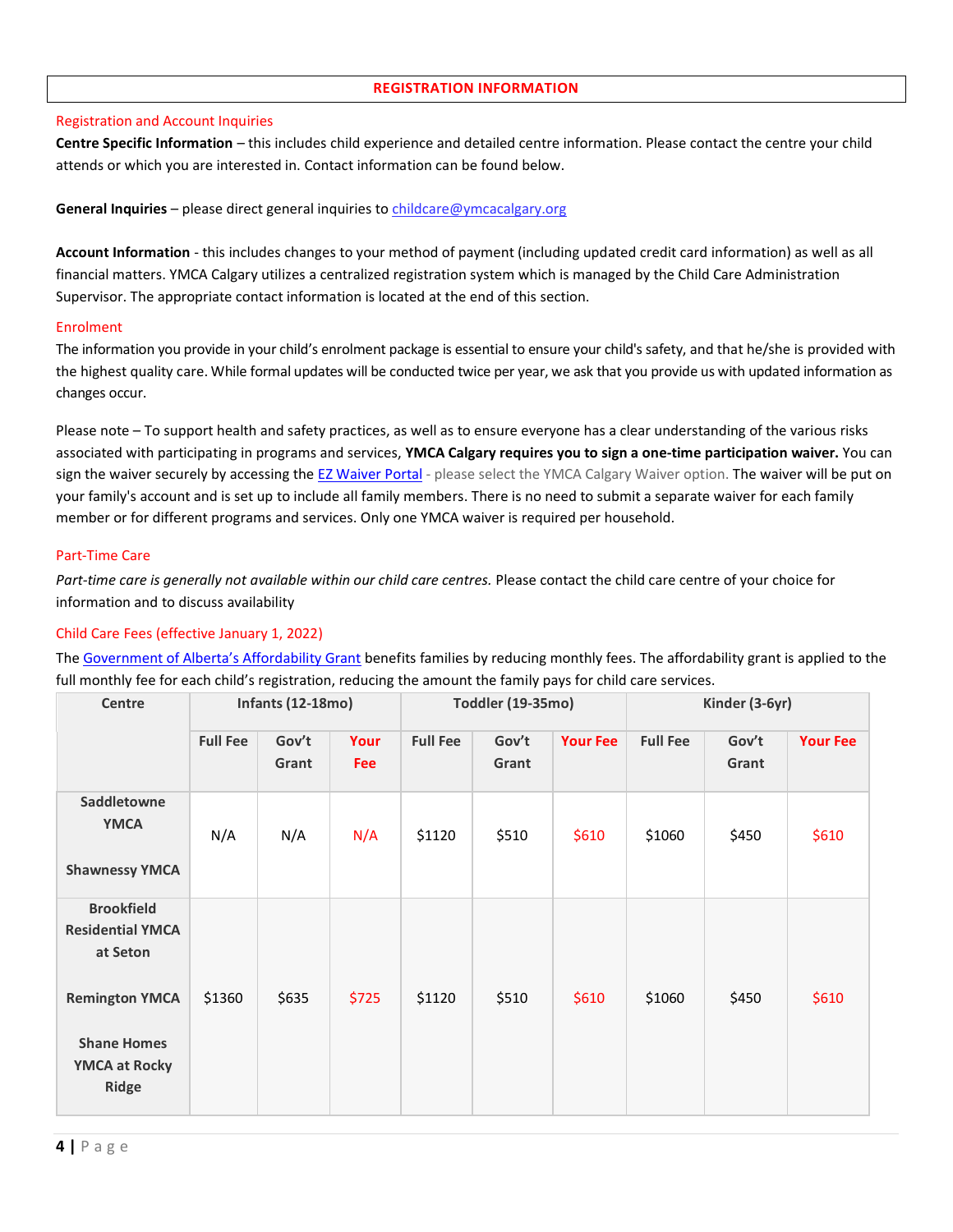| <b>Quarry Park Child</b><br>Development<br>Centre | \$1575 | \$635 | \$940 | \$1330 | \$510 | \$820 | \$1265 | \$450 | \$815 |
|---------------------------------------------------|--------|-------|-------|--------|-------|-------|--------|-------|-------|
| *includes lunch &<br>snacks                       |        |       |       |        |       |       |        |       |       |

Additional financial support is available to eligible families through th[e Alberta Childcare Subsidy](https://www.alberta.ca/child-care-subsidy.aspx) program as well as YMCA Calgary's internal financial assistance program.

#### Payment Information

Pre-authorized payments are required to be set up at the time of registration (Payments come out on the  $4<sup>th</sup>$  of each month). Payment may be made by Visa, MasterCard, American Express or by automatic withdrawal from a bank account. Payments made by automatic withdrawal can take up to 10 business days to be reflected. NSF charges apply for refused payments.

Note – should the payment information you have on file for child care payments change, please reach out to our administrator at 403-351-6686. Please also let us know should the credit card you use for child care payments be expiring (or have expired).

- **Child Care Deposit** A \$600 child care deposit is required at the time of full-time registration for each registered child. The deposit will be kept on the child's account for the duration of time they are in the centre and refunded to the family providing sufficient notice of termination of care is received.
- **Termination of Care –** Families are required to give **45-days written notice** to the child care director advising the YMCA of their child's last day of care to receive a refund of the \$600 child care deposit on file. At that time, the deposit will be applied to the last month's fees
	- $\circ$  For families receiving provincial subsidy YMCA Calgary will retain your deposit until after the subsidized portion has been received from the Government of Alberta for your child's final month of care and reconciled. Following subsidy reconciliation, processing of any monies owed will occur.
- **Financial Assistance** Financial assistance is available for qualifying families
	- Provincial Child Care Subsidy Available to qualifying families, child care subsidy is applied for by a child's parent/guardian. The family is required to provide YMCA Calgary with proof of provincial child care subsidy approval, including renewal information. Subsidy information must be current for YMCA Calgary to apply it to a family's monthly child care fees
	- o YMCA Financial Assistance **–** If you are registered with a YMCA Child Care centre and feel that you do not have the financial means to pay full program costs you may be eligible for support from YMCA Calgary. YMCA financial assistance may only be applied for after a family has first applied for provincial child care subsidy. Inquiries may be directed to the Child Care Administrative Supervisor.

Note – should your credit card be expiring, or have expired, please reach out to our Administrator at 403-351-6686 to update this for your child care payments.

#### **Waitlist**

Child Care Centres are licensed by Alberta Children's Services and follow established regulations for the number of children registered in each age-specific classroom. YMCA Calgary maintains a wait list for each of our six licensed child care centres.

If you are interested in care immediately, you are encouraged to call the centre of your choice to see if space is available. **If space is not available, you are invited to join the centre's waitlist. You can do so by visiting our website <https://www.ymcacalgary.org/> -**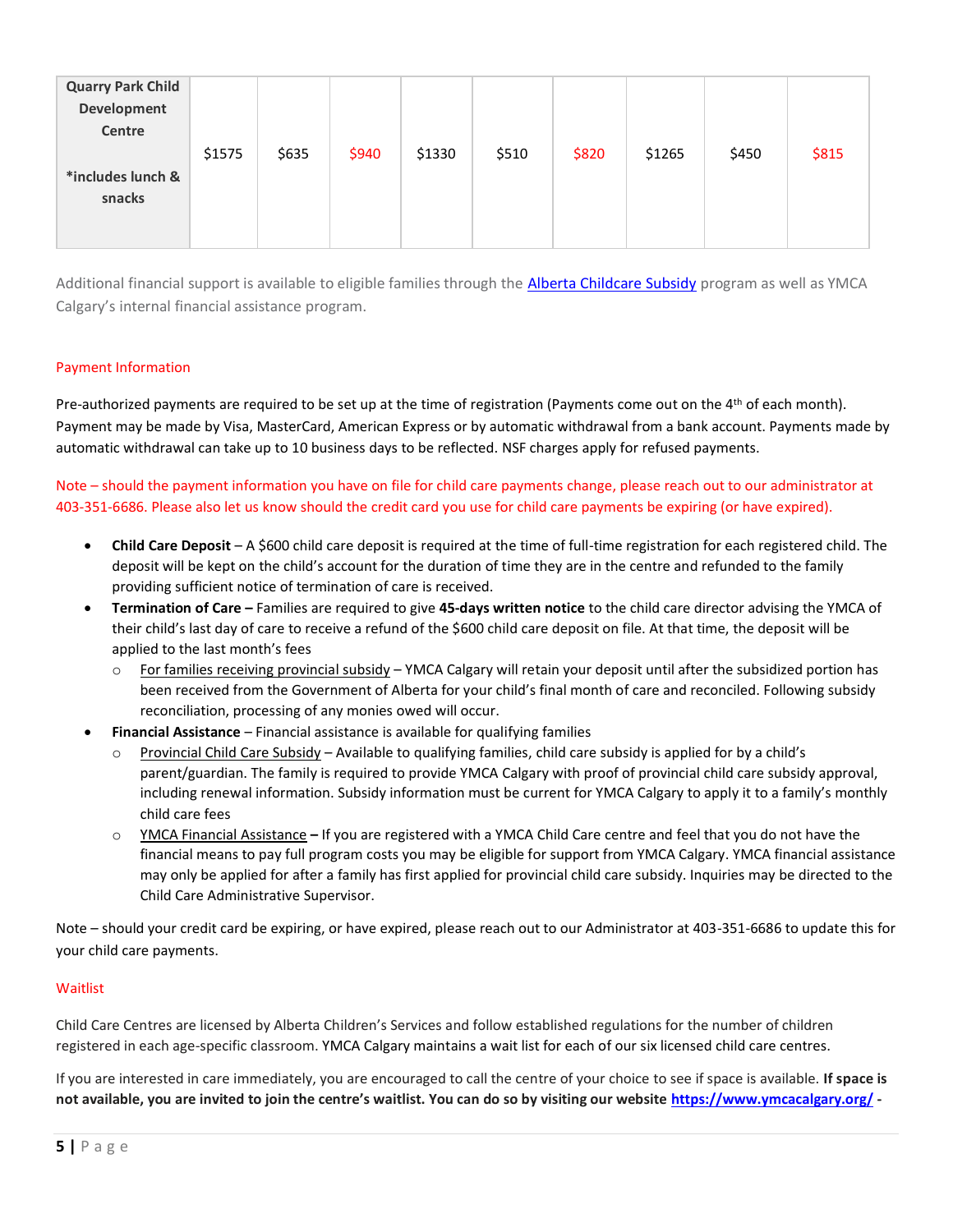please select the "Child Care" option found at the top of the page. There you will find instructions which will guide you through the process including how to pay the \$25/child non-refundable waitlist joining fee.

Information Update - It is your responsibility to ensure your account and contact information is current. Updates can be done in person at Member Services at all YMCA Calgary branches or by contacting our administrator at 403-351-6686.

A child is placed on the wait list when -

- A space is not immediately available for a child upon initial inquiry
- A family is expecting a child and wishes to place their child in the centre at a future date please speak with Child Care Director
- A child is withdrawn from care for any reason, and at that time, the family indicates they wish the child to return to care in the future. The child will be added to the waitlist at no cost the day after their last scheduled date of care.
	- $\circ$  If a family does not request to have their child placed on the waitlist when notice of withdrawal is given, the child will be placed on the waitlist at the time of the request and the regular waitlist fee will be charged
	- o Families previously registered with YMCA Calgary Child Care, who are on maternity/parental leave, are asked to reach out to the centre the month prior to the date marking one year of their child being withdrawn from care. This helps to ensure that both the child care centre and the family are working collaboratively around child care needs, timelines, and space availability

#### A child is placed in the child care centre when -

- Another child withdraws from the centre and internal movement of children within the centre is completed
	- o Internal movement facilitates movement/placement according to ages from one classroom to another (eg. An infant moving to a toddler room). Following internal movement within the centre, the vacant, age-specific space is determined
- The family of the child who is the next eligible child on the waitlist for the age-specific space available is contacted
- Families of children who do not currently meet the age-specific space requirement will not be contacted regardless of their initial waitlist joining date
- Should you be contacted and offered an available space, you will be provided with 24 hours to respond. The offer of placement will be communicated using both the main phone number and email on the family account in YMCA Calgary's registration system
	- $\circ$  Should you choose to decline the space, your child will remain on the waitlist with the original waitlist joining date. If you decline, there is no guarantee when the next available space opens. Additionally, you will not be eligible for a space until 3 months after the previous offer.

*Please Note:* YMCA Calgary prioritizes children for placement who are a sibling of a child currently registered in the centre. Additionally, YMCA Calgary priorities children of previously registered families returning to care following a maternity/parental leave.

YMCA Calgary recognizes that childcare is important for families and securing quality care arrangements can be challenging. While we will do our best to meet a family's needs, we cannot guarantee a space will be available when requested or that a space will be available for all children following parental leave.

**Interested in Transferring Centres?** Should a currently registered family wish to be considered for transfer to another YMCA Calgary child care centre, they are asked to first speak with the Child Care Director of their centre. The Child Care Director can then support further communication to determine whether a transfer is possible. Due to licensed child care capacity and ratio regulations, we are not able to guarantee transfers when they are requested.

**Moving to Calgary?** YMCA Calgary is not able to guarantee acceptance of children who have been attending a YMCA child care centre outside of Calgary. Please contact us for further information.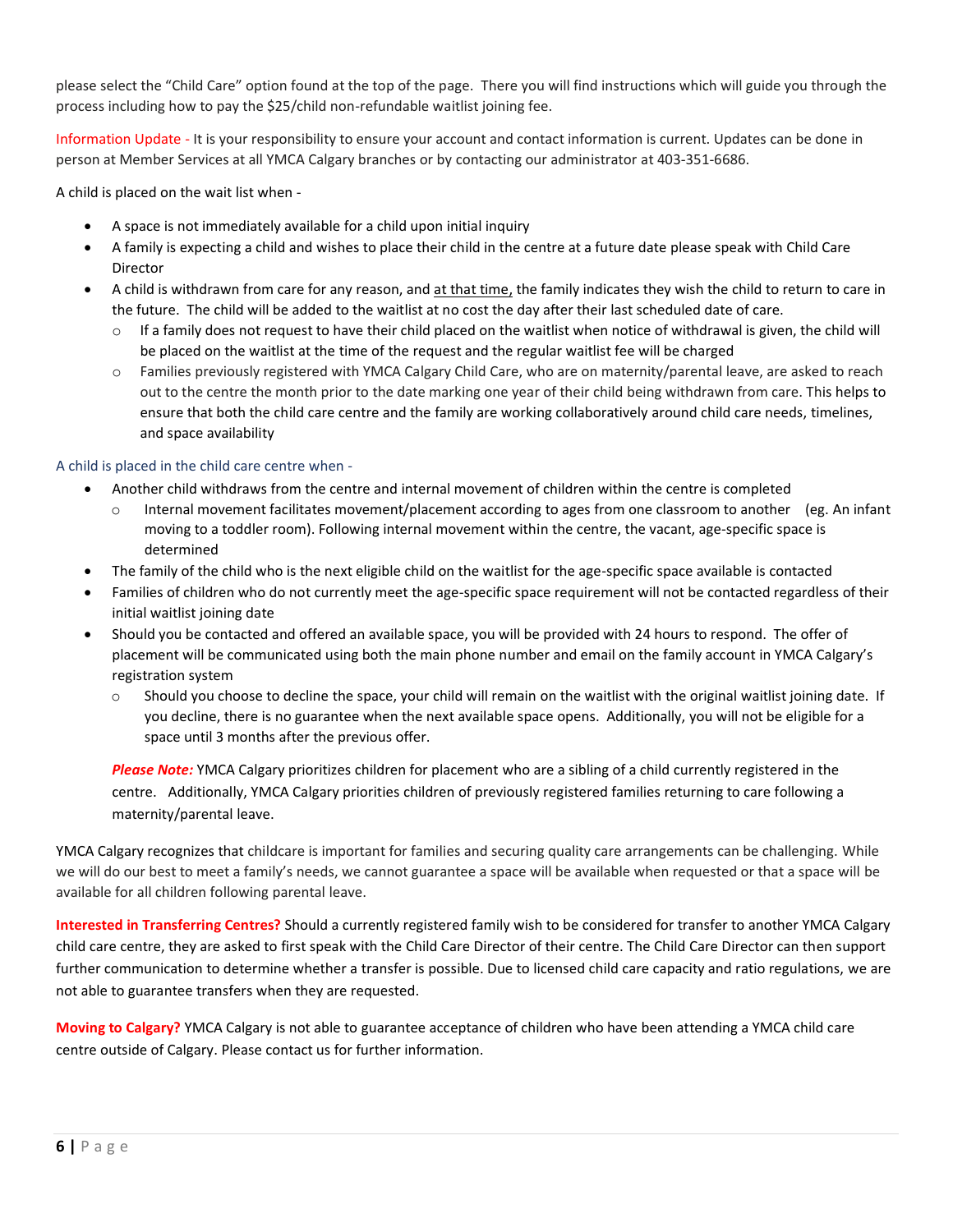### All account and payment inquiries should be directed to **Sohit Narchal, Child Care Administrative Supervisor** T 403-351-6686 [E sohit.narchal@calgary.ymca.ca](mailto:sohit.narchal@calgary.ymca.ca)

#### **CONTACT & CENTRE INFORMATION**

#### Late Pick Up Policy

A late charge of \$1.00 per minute will be applied to your account for children not picked up by our closing time of 6:00 p.m. Habitual lateness may result in the termination of your child's care with the YMCA Calgary Child Development Centre.

#### Hours of Operation and Contact Information

All Centres operate 7am-6pm, Monday – Friday unless indicated in the chart below.

YMCA Child Development Centres recognize the following holidays and will be closed. If the holiday lands on a weekend, the next closest business day will be recognized in lieu.

#### Note: The 2022 Operating Schedule is available on the back page of this handbook for ease of reference.

| January – April               | May - August           | Sept - December              |
|-------------------------------|------------------------|------------------------------|
| New Year's Day (January)      | Victoria Day (May)     | Labour Day (September)       |
| Alberta Family Day (February) | Canada Day (July)      | Thanksgiving Day (October)   |
| Good Friday (March/April)     | Civic Holiday (August) | Remembrance Day (November)   |
| Easter Monday (see Note)      |                        | Christmas Day (December)     |
|                               |                        | <b>Boxing Day (December)</b> |
|                               |                        | New Year's Eve (December)    |

*All child care centres are closed on Easter Monday. On this date, child care staff participate in professional development.*

*Child Care centres close at 1:30 p.m. on Christmas Eve and New Year's Eve if the day falls on a weekday*

#### Unforeseen Closures to Child Care Centre and/or YMCA facilities

YMCA Calgary is committed to the health and safety of all members, participants, staff, and volunteers within our facilities. While rare, situations may arise which result in the need for temporary closure of a program area or building. These include mandated closures by regulatory bodies (including Alberta Health Services) as well as following internal YMCA risk assessment and evaluation for a specific situation.

Any interruption to service delivery will be minimized to the best of our ability.

Information regarding child care centre closures will be made available, at minimum, to families through a YAlert on Weemarkable™

#### Contact Information

| <b>ECCO Child Development Centre in the</b> | <b>Director: Sabrina Norton</b> | Supervisor: Paola Goich     |
|---------------------------------------------|---------------------------------|-----------------------------|
| <b>Remington YMCA</b>                       | 403-351-8287                    | 403-351-8288                |
| 108 Quarry Park Road SE                     | sabrina.norton@calgary.ymca.ca  | paola.goich@calgary.ymca.ca |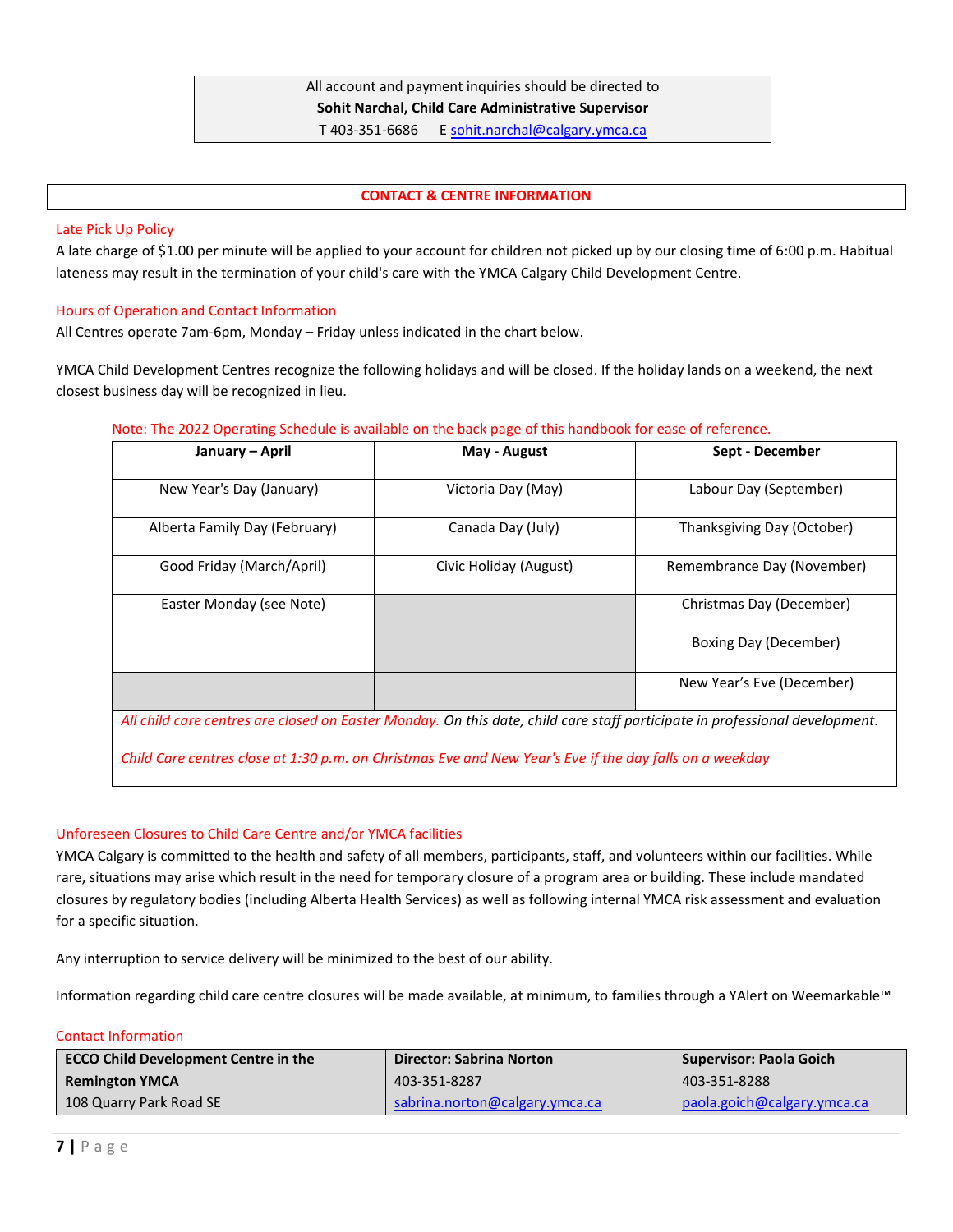|                                                          | <b>Quarry Park Child Development Centre</b> |                                      |  |
|----------------------------------------------------------|---------------------------------------------|--------------------------------------|--|
|                                                          | 10702 - 18 street SE                        |                                      |  |
| Kindergarten Children - Please contact Tammy for details |                                             |                                      |  |
|                                                          | Reception: 403-351-6689                     |                                      |  |
| POD <sub>1</sub>                                         |                                             |                                      |  |
|                                                          | <b>Supervisor: Noreenjoy Dapal</b>          |                                      |  |
| <b>Director: Becky Offord</b>                            | noreenjoy.dapal@calgary.ymca.ca             |                                      |  |
| 403-827-9627                                             |                                             |                                      |  |
| rebecca.offord@calgary.ymca.ca                           |                                             |                                      |  |
|                                                          |                                             |                                      |  |
| <b>PODS 2 &amp; 3</b>                                    |                                             |                                      |  |
| <b>Director: Monica Menard</b>                           | Supervisor: Sophia Kit-Wa So                |                                      |  |
| 587-390-0578                                             | sophia.kitwaso@calgary.ymca.ca              |                                      |  |
| monica.menard@calgary.ymca.ca                            |                                             |                                      |  |
| POD <sub>4</sub>                                         |                                             |                                      |  |
| <b>Director: Tammy Olson</b>                             | Supervisor: Cassandra Zomparelli            |                                      |  |
| 587-392-6606                                             | cassandra.zomparelli@calgary.ymca.ca        |                                      |  |
| tammy.olson@calgary.ymca.ca                              |                                             |                                      |  |
|                                                          |                                             |                                      |  |
| Saddletowne YMCA Child Development Centre                | Director: Emilia El Atrach                  |                                      |  |
| 180, 7555 Falconridge Blvd NE                            | 403-537-2722                                |                                      |  |
| (Genesis Centre of Community Wellness)                   | emilia.elatrach@calgary.ymca.ca             |                                      |  |
|                                                          |                                             |                                      |  |
| <b>Seton YMCA Child Development Centre</b>               | Director: Sasha Fernando                    | <b>Supervisor: Grace Bernardo</b>    |  |
| 4995 Market Street SE (located within the                | 587-392-5590                                | 587-392-5589                         |  |
| <b>Brookfield Residential YMCA at Seton)</b>             | sasha.fernando@calgary.ymca.ca              | Mary-grace.bernardo@calgary.ymca.ca  |  |
|                                                          |                                             |                                      |  |
| Registered Families - Call 403-254-3200 if               |                                             |                                      |  |
| required                                                 |                                             |                                      |  |
| <b>Shane Homes YMCA at Rocky Ridge Child</b>             | Director: Amaka Amadike                     | <b>Supervisor: Genevive Onuigwe</b>  |  |
| <b>Development Centre</b>                                | 403-351-6744                                | 403-351-6745                         |  |
| 11300 Rocky Ridge Road NW                                | nwamaka.amadike@calgary.ymca.ca             | genevieve. On uigwe@calgary.ymca.ca  |  |
|                                                          |                                             |                                      |  |
| Registered Families - Call 403-254-3200 if               |                                             |                                      |  |
| required                                                 |                                             |                                      |  |
|                                                          |                                             |                                      |  |
| <b>Shawnessy YMCA Child Development Centre</b>           | <b>Director: Nancy Batuhan</b>              | <b>Supervisor: Shayna Tousignant</b> |  |
| 333 Shawville Blvd SE                                    | 403-254-3211                                | 403-254-3211                         |  |
| Kindergarten Children - Please call for details          | nancy.batuhan@calgary.ymca.ca               | shayna.tousignant@calgary.ymca.ca    |  |
|                                                          |                                             |                                      |  |
| Registered Families - Call 403-254-3200 if               |                                             |                                      |  |
| required                                                 |                                             |                                      |  |

A senior child care staff member is generally available when you drop off and pick up your child for daily, regular communication. Please call the child care centre's main phone line to report child absences or to reach a member of our senior child care team. If a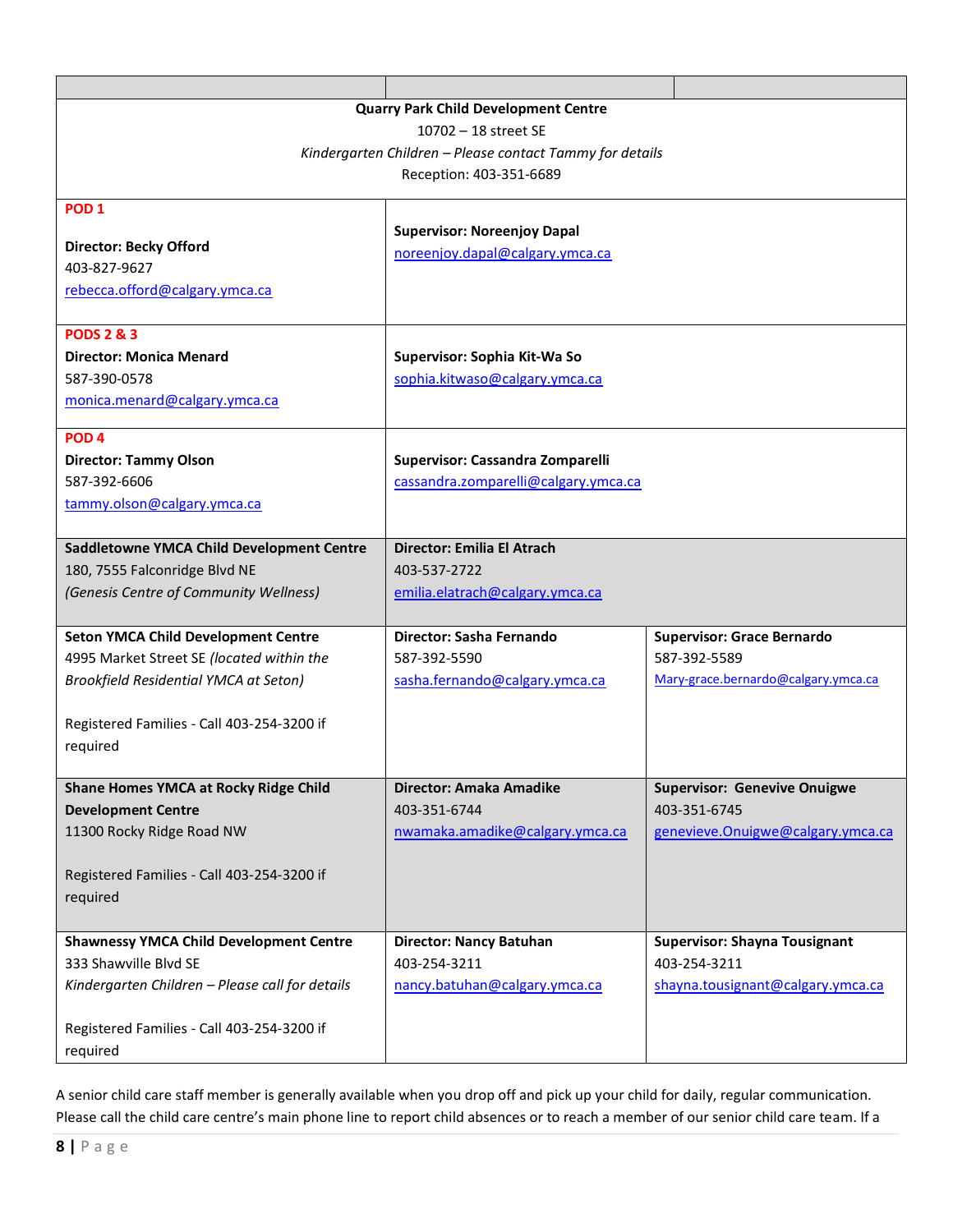staff member is not available to take your call, please leave a message and if a return call is required, the number you can best be reached at.

### *Please note: While our team endeavors to return all calls in a timely manner, heightened periods of operations may require additional prioritization. Your patience is appreciated.*

#### Attendance & Sign out Procedures

When arriving at the facility to drop off or pick up your child please follow distancing guidelines and wear a mask. The Health Check Screening must be completed prior to dropping your child(ren) off daily for yourself and your child/ren. All adults & children who enter a facility are required to fill out a Health Check Screening. *\*Please see the health measures on page 16 for more information.* 

Daily child sign in/out is required and transfer of care of the child occurs between a YMCA staff member and the child's parent/guardian. YMCA Calgary's the educators will sign all the children in/out of the program.

For Child Safety and Protection, if an educator is unfamiliar with a parent/guardian or individual listed on the approved pick-up list, the educator is required to ask for photo identification. ID must match the name provided on the child's registration form. The legal guardian of the child must communicate with the centre if an alternate individual is to pick up the child on any given day; in cases such as this, government issued, photo ID is also required along with proof of vaccine.

#### Absenteeism

All absences (casual and those of a medical nature) are to be communicated to the centre by e-mailing or calling your child(ren)'s centre. We request that if your child is going to be absent that the reason for the absence be communicated to YMCA Calgary in a timely manner.

### *Please Note: YMCA Calgary does not pause payments or provide discounts/refunds for time your child is away from the centre (illness or vacation). Should you choose to withdraw your child, a 45-day written notice is required for your child care deposit to be refunded.*

#### What to Bring

- $\Box$  A small blanket for quiet time
- ❑ Clothing suitable for outdoor, active play
- ❑ At least 2 changes of clothing
- ❑ Diapers/wipes/diaper cream (if applicable)
- ❑ Labelled water bottle for your child (for health reasons, the water bottle requires a lid for the mouthpiece)
- ❑ A packed lunch, as well as morning and afternoon snacks, to meet your child's nutritional needs. All foods must be NUT FREE. Staff will store lunches in refrigerator and are able to heat food for lunches
	- o We recommend the snacks & lunches follow the recommendations of Canada's Food Guide and consist of at least one item from each of the four food groups: milk products, grain products, fruit and vegetables, and protein and alternatives. For best practices, liquids will not be permitted in cribs or on cots. Further information can be found a[t http://hc-sc.gc.ca/fn-an/food-guide-aliment/index-eng.php](http://hc-sc.gc.ca/fn-an/food-guide-aliment/index-eng.php)

*Please Note: The Quarry Park Child Development Centre has an on-site kitchen which provides snacks and a mid-day meal for all children. Should a temporary disruption of food services be necessary, families will be provided with further information.*

*Please leave personal toys at home - If a child requires a comfort item, it is to remain at the centre. If possible, the item will be*  included in the room's regular laundry cycle and put back with their bedding. If it is a hard surface item, it will be included in regular *cleaning procedures.*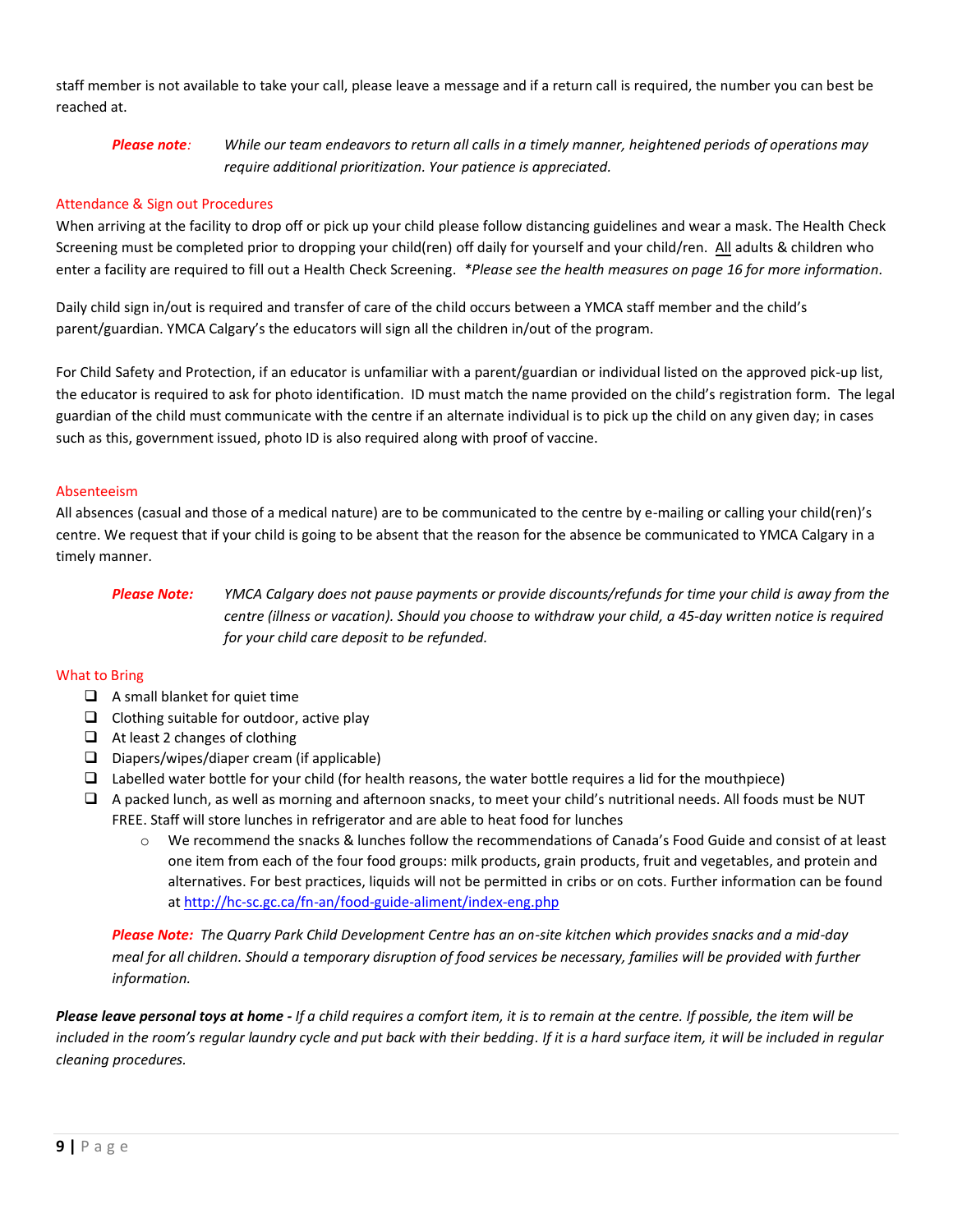#### **CHILD CARE CURRICULUM**

YMCA Calgary utilizes two curriculums – the Alberta FLIGHT curriculum and the national YMCA Playing to Learn curriculum. The FLIGHT curriculum is focused on broad holistic goals rather than specific outcomes for each subject area, with content emerging from children's fascination with the world. The YMCA Playing to Learn curriculum is implemented in over 300 child care centres across Canada uses emergent planning practices and play-based learning theory. YMCA Calgary recognizes that children learn best through play and that play builds the foundation for developing necessary academic skills including early literacy, early mathematics, science, technology, and the arts.

Educators utilize an observe – plan – reflect model for identifying what children already know and their developmental stage. This ensures that educators can gain insight into how each child learns, allowing them to create a dynamic in-class environment along with intentional programs and facilitation strategies. Curriculum implementation accounts for all areas of child development including physical, emotional, cognitive, creative, and social behavior. Educators adapt the curriculum to meet the specific needs of each child ensuring that their interests shape their learning experience.

Relationships form the foundation for all that happens within the child care environment. Children learn about YMCA Calgary's four core values of Respect, Honesty, Caring and Responsibility through social engagement and opportunities to practice with the support of the educators.

A flexible daily schedule is used to ensure that children's play is protected. Children are given intentional opportunities to participate in developmentally appropriate small group, play-based activities. Play materials and creative room set ups are utilized to build upon children's interests, encourage each child's engagement and to allow children to explore and discover.

YMCA educators are provided with regular professional development opportunities to ensure they have the skills required to effectively implement the curriculum using a learner centred approach based on respect for each child's individuality.

#### Daily Routine/Programming

All indoor activities and programming will occur within a child's classroom or approved facility area. The area utilized will have the ability to keep children distanced from the public or other user groups. All areas and associated equipment will be cleaned and disinfected between user groups.

Daily outdoor play will be scheduled for each classroom.

Classrooms and program activities will be set up to encourage social distancing between the children throughout the day. Recognizing that young children are not able to fully understand and follow social distancing guidelines, increased cleaning & safety measures have been put into place to allow for the social, emotional, and play-based learning needs of children to be met while they are at the centre.

Our daily schedule is flexible, with routines such as eating, toileting and rest time remaining consistent each day. The educators encourage the children to develop and use self-help skills such as independent toileting, setting out lunches and tidying up afterwards; helping put sheets and blankets on beds and dressing themselves.

> Time Frame Activity 7:00 am Centre Opens Play Opportunities

Daily Routine – Times will vary depending on the centre and children's needs.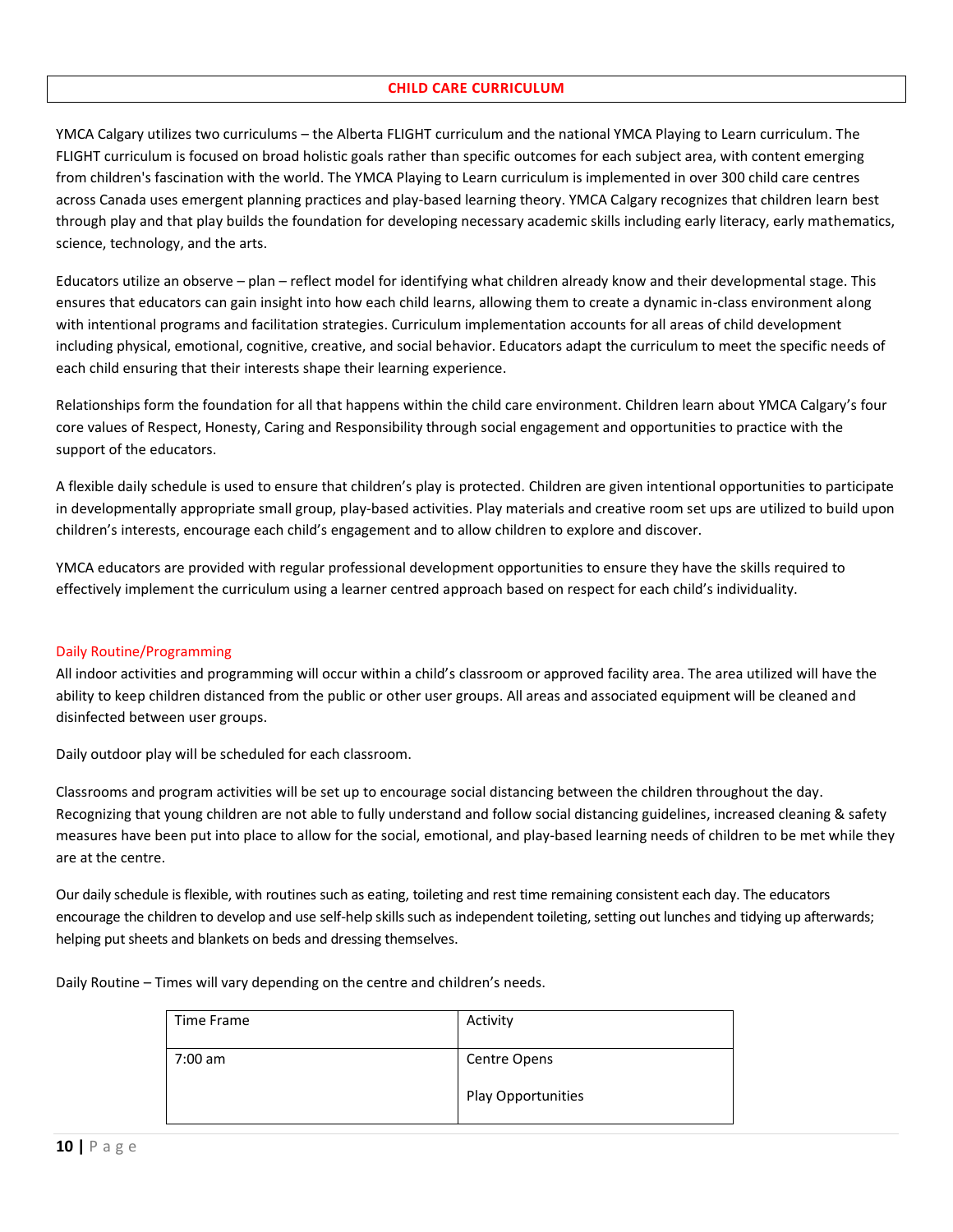|                                     | Morning Snack*     |
|-------------------------------------|--------------------|
| 11:30 am $-$ 12:30 pm               | Lunch Served*      |
| 12:30 pm $-$ 2:30 pm                | Rest/Nap Time**    |
| $2:30 \text{ pm} - 6:00 \text{ pm}$ | Afternoon Snack*   |
|                                     | Play Opportunities |
|                                     | Centre Closes      |
|                                     |                    |

\*Nutrition –Schedules are determined by the needs of the individual child. Provision is made for them to be able to have food outside of scheduled snack and mealtimes.

\*\*Rest/nap period - YMCA Calgary recognizes that all children need adequate rest and opportunities to recharge. All children will be provided with an afternoon rest/nap period for a minimum of 30-60 minutes with additional rest/nap time provided for those children requiring it. To meet the needs of infants aged 12 – 18 months, rest/nap time will be provided which addresses individual schedules.

Our daily and weekly routines include opportunities for children to engage in active play indoors and outside. Active play offers these advantages: freedom to run and jump and move about vigorously, opportunities for large muscle development, a safe place to let off steam and excess energy, a safe environment to learn about water safety and a way to connect with nature. If the temperature is **-20 degrees (or colder)** or if we are experiencing moderate-to-heavy snow or rain, indoor activities will be planned.

**For further information regarding your child's daily schedule and activities,** please refer to your "Welcome Letter" or reach out to the Child Care Director or Supervisor.

#### Enhanced Curriculum

Off-site field trips are not being provided due to ongoing pandemic. However, walking outings around our YMCA properties are. Interest-based guests and virtual experiences will be utilized within each centre throughout the year. Parents will be advised of enhanced curriculum happenings through centre communication; this includes use of additional facility spaces and amenities.

#### Birthdays

Celebrating children's birthdays in a warm YMCA way is something we cherish. However, due to allergies and restrictions, gifted food & other items will not be accepted at any of our YMCA Child Development Centres for celebrations. Please speak with a member of our team to discuss how we can make your child feel recognized on their special day.

#### Supervision Policy and Practices

YMCA Calgary Child Development Centres are responsible for ensuring that children are always under supervision by child care staff members and that the supervision is effective in ensuring the children's safety, well-being, and development. Effective supervision reduces the risk of harm to children by preventing injuries and accidents. It also promotes a positive, responsive, and intentional learning environment between children and child care providers.

Minimum staff to child ratios, as outlined in the Child Care Licensing Regulations, will be maintained at all times.

YMCA Calgary believes that effective supervision is about more than watching children; it is about using techniques that promote effective supervision and create a safe environment for children. To this end, staff members will: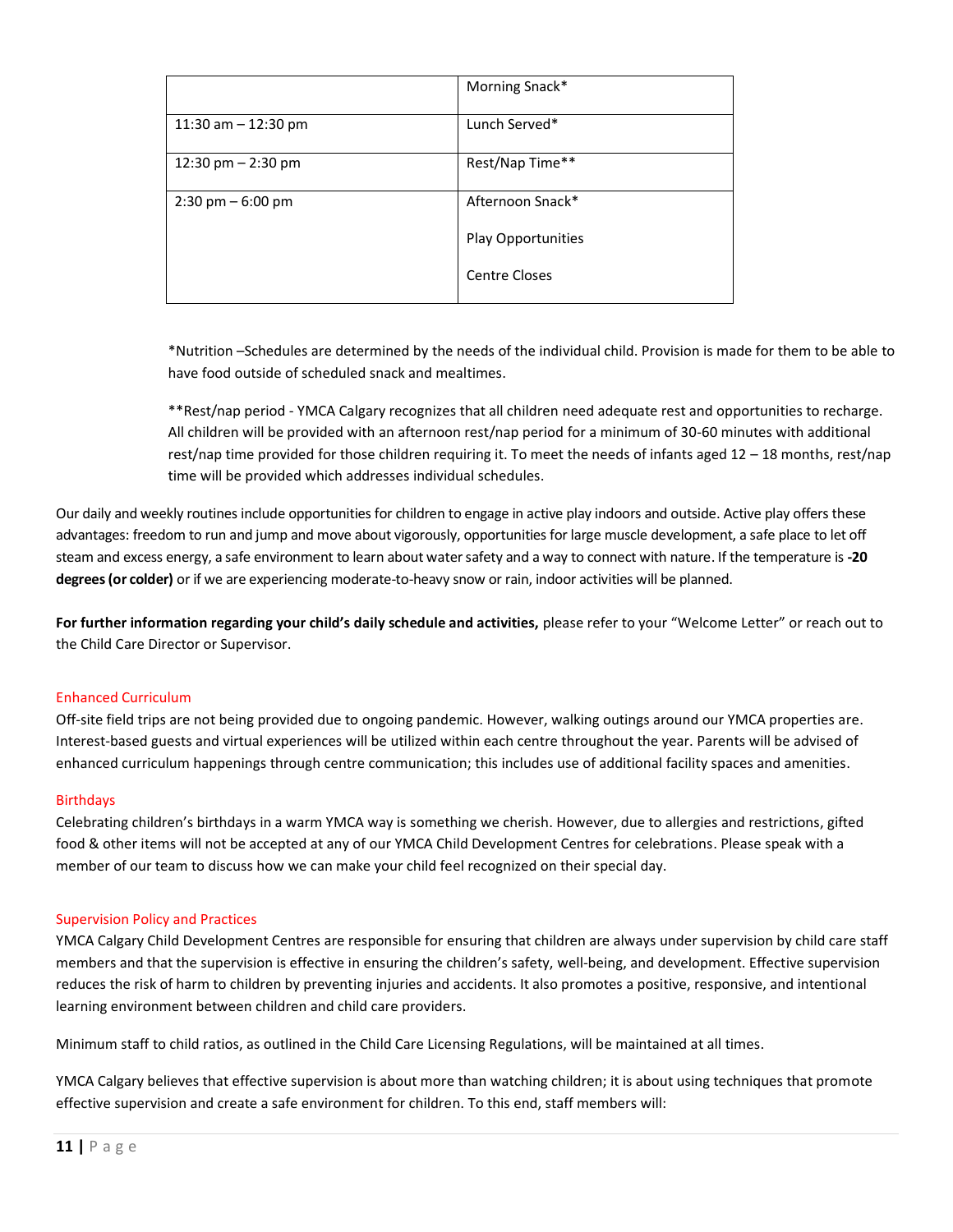- position themselves in both indoor and outdoor play environments so they can supervise the children at play, rest and in washrooms
- ensure that the placement of equipment and play materials is conducive to effective supervision
- be alert to when children both arrive and leave the centre and record accurate times for such on the attendance rosters
- communicate verbally with other staff members when children arrive or leave from the program
- know which individuals are authorized to pick up a child from the centre in place of a parent/guardian
- avoid doing other activities when supervising children that could take their attention away from the children (e.g., talking on the phone or texting, cleaning, reading, or doing administrative tasks)
- conduct frequent headcounts of their group comparing their count with the attendance roster and their staff member(s). Headcounts are required both prior to and following any transitions between one play area and another. They are further required prior to or leaving school busses, chartered busses, or public transit.
- record each child's name on a visible white board indicating what area the child is in if they are away from the primary program space
- utilize YMCA Calgary's Child Development Centre Tag system during times of transitions and small group play
- review attendance rosters and conduct a head count whenever a staff shift change occurs and verbally communicate information about what is happening in the play area and with the children to the incoming staff
- be aware of the location of emergency medications, first aid kits and emergency contact numbers

Children are involved in choice-based activities encouraging them to make decisions for themselves and experience the world independently. Recreational programming is unstructured with child care staff members observing and supporting developmentally appropriate children's play and children's behavior.

#### Community Engagement

YMCA Calgary Child Development Centre's partners with various community initiatives. Each centre is unique and meets the needs of the centre as it evolves. Such partnerships may include the Alberta Children's Cottage, Calgary Food Bank, and the Calgary Public Library.

#### **CHILD DEVELOPMENT**

To support the establishment of optimal conditions for a child's development, YMCA Calgary is committed to working with families regarding their child's individual nutrition, sleep, activity, and developmental needs. YMCA Calgary utilizes Alberta Health Services recommendations to determine developmentally appropriate health practices within the child care setting.

#### Inclusive Practices and Resources

YMCA Calgary has two full-time Child Development Aides trained in therapeutic practices who provide support for children, educators, and families. They assist with assessments, creating developmental plans, and accessing community and family supports through external agencies.

Should your child require services to support their ability to participate in regular child care activities, further discussion between the centre's senior team, your child's educator and one of our Child Development Aides will occur. A written plan will be developed with agreed upon strategies and accommodations. Should additional supports be necessary to support your child's successful integration within the child care setting, information about, and options for, external agency engagement will be provided.

#### 1:1 External Agency Aides Supports and Therapists

Should a family have PUF or FSCD funding in place for a dedicated aide to work with their child within the child care setting, the family will be responsible for managing all aspects of the funding agreement and associated HR requirements. Should a family require support in accessing funding, a meeting can be scheduled with one of YMCA Calgary's full-time Child Development Aides for facilitation. All external support personnel will be required to present and hold a current Security Clearance with a Vulnerable sector check.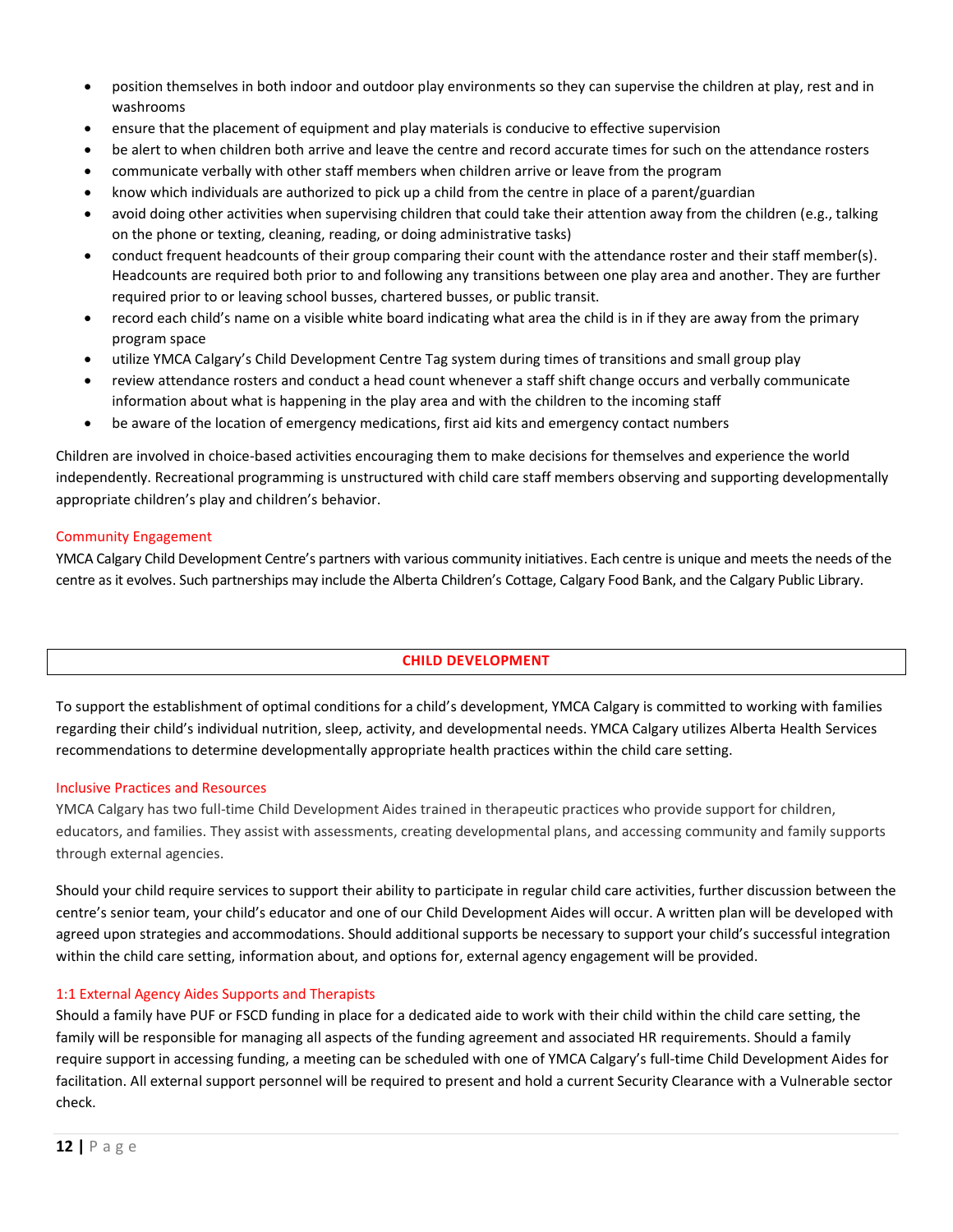#### Additional Resources:

Family Support for Children with Disabilities (FSCD) Intake Line: 403-297-6022 Cause & Effect Foundation 403-523- 0150 [contact@causeandeffectfoundation.com](mailto:contact@causeandeffectfoundation.com?subject=Enquiry%20from%20your%20web%20site) Foothills Creative Beginnings 403-851-5534 [info@foothillscreative.org](mailto:info@foothillscreative.org) Health Link – Health Advice available 24 hours/day by calling 8-1-1

#### Child Guidance Policy

YMCA Calgary is committed to helping children grow and develop to their fullest potential in a safe, caring, and nurturing environment. The health and well-being of each child is the primary focus and child guidance strategies will be tailored to meet individual needs in the group setting.

#### Educators will:

- model appropriate behaviour and problem-solving techniques
- guide children in a positive, encouraging, and constructive way
- try to calm and redirect a child who is having trouble demonstrating self-regulation within the child care setting
- approach the children at their eye level when speaking to them
- provide time for children to work out problems with their peers verbally before intervening
- be consistent in their guidance techniques
- utilize and adjust guidance techniques appropriate for the age and development of each child within the program
	- o Individual differences for each child will be considered when determining:
		- the level of responsibility a child has for his/her actions
		- the child guidance techniques most effective for the child and the situation
		- a child's level of involvement in problem solving as well as opportunities for growth and development
	- keep parents/guardians up to date regarding their child's behaviour and experiences in the program
- Ensure that any child guidance action taken is reasonable in the circumstances

#### Educators will not:

- inflict or cause to be inflicted any form of physical punishment, verbal or physical degradation or emotional deprivation
- deny, or threaten to deny, any necessity
- use, or permit the use of, any form of physical restraint, confinement, or isolation

As the parent/guardian, you are encouraged to provide verbal or written feedback regarding guidance techniques used at home to maintain consistency between the Child Development Centre and the home environment.

• Staff will incorporate child guidance suggestions made by the parent/guardian for their child except when they are inconsistent with the techniques outlined in this policy or are not feasible within the child care setting

The Child Guidance Policy will be reviewed with you, and a written copy provided to them, upon a child's enrolment in the Child Development Centre. As a parent/guardian, you are required to sign the Child Guidance Policy and a copy will be kept in your child's registration file. Should the policy be revised, you will be provided with an updated copy for review and signing.

Staff members will review, and sign off on, the Child Guidance Policy, upon hiring. Should the policy be revised, staff members will be provided with an updated copy for review and signing.

Staff members will discuss behaviour expectations with children, where developmentally appropriate, when they are first enrolled in the Child Development Centre and throughout the child's time in the program as new situations arise and as opportunities for growth and development occur. When required YMCA staff will work with the child's parent/guardian to identify and secure additional supports for a child.

In the event a child is struggling to exhibit appropriate behaviour while in the child care setting, YMCA staff members will work with the child and you to develop and implement strategies to help the child develop self-regulation. Should a child continue to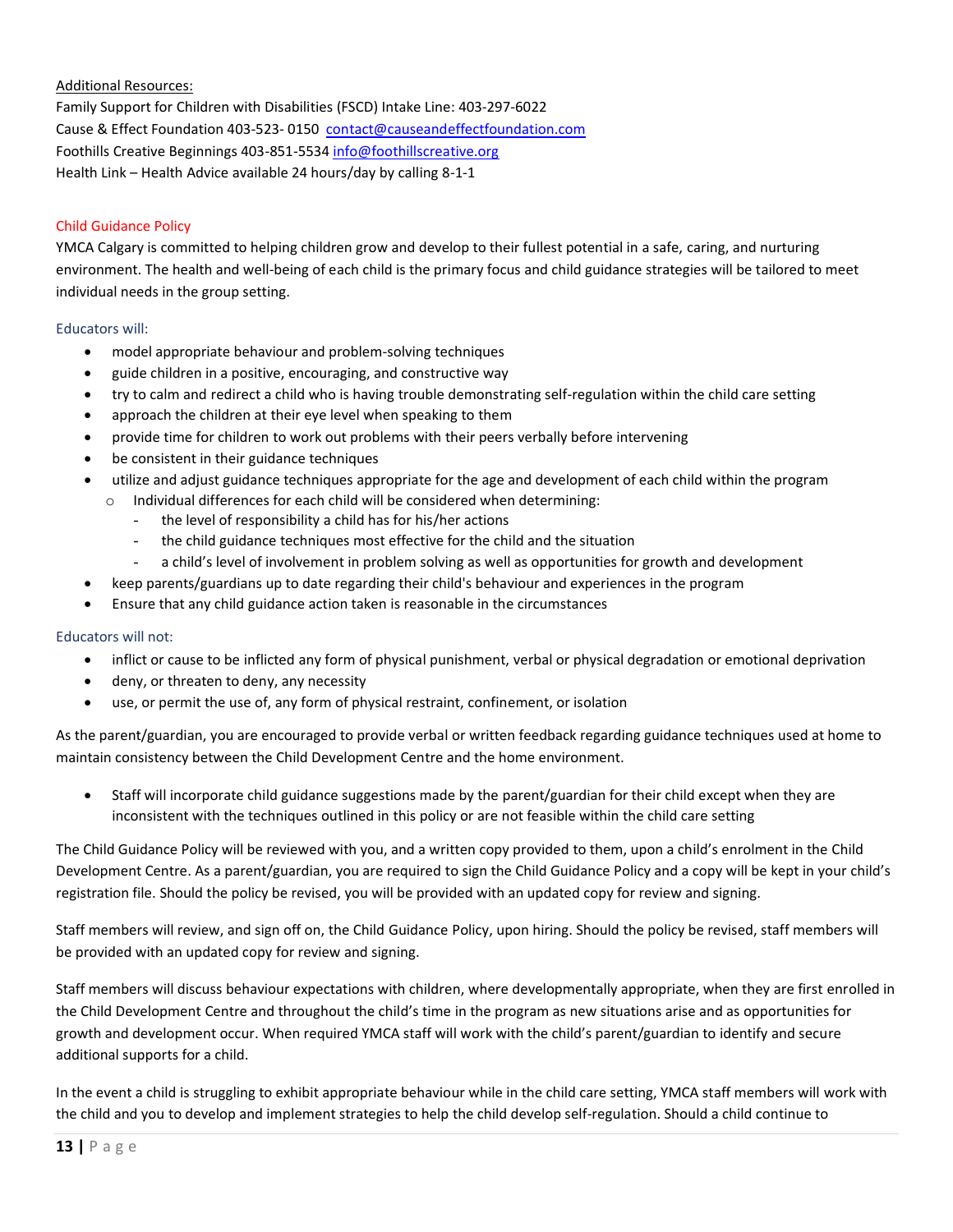demonstrate behaviour that is negatively impacting child care experiences, or operations, further action may be required including suspension or termination from the child care centre.

#### **HEALTH MEASURES**

As an operator of provincially licensed child care centres, YMCA Calgary is required to ensure that all Alberta Health Services (AHS) guidelines for child care operations are consistently and effectively followed. Along with the guidelines from AHS, our internal Occupational Health and Safety team has recommended additional measures.

The information provided below will outline some of the basic, and enhanced measures, evident within our child care centres. Should you require further clarification, please reach out to a senior member of the child care team.

#### Health Assessments & Temperature Checks

Parents/Guardians (or any designated adult) dropping off a child/ren at a YMCA Child Development Centre are required to complete a health assessment. A health assessment is also required for all children entering the centre. The child care specific health assessment is valid for up to 3 hours following the initial time it was completed and can be accessed and uploaded to a smart phone <https://www.ymcacalgary.org/childcare-screening/>

Infrared contactless thermometers are available within the centre to check temperatures when required, including children exhibiting symptoms of illness. For reference, the acceptable temperature for normal temperatures is:

- Mouth: 35.5-37.5°C (95.9-99.5°F)
- Underarm: 36.5-37.5°C (97.7-99.5°)
- Ear (not recommended in infants): 35.8-38.0°C (96.4-100.4°F)

The acceptable temperature range for children is between 35.5 - 38.0°C using an infrared contactless thermometer.

#### *Please Note:*

- COVID-19 positive tests must be reported to the child care centre and all AHS guidelines followed, including absence from care and completion of the mandated isolation period
- If a child develops symptoms of illness while in child care, the child will be moved to a separate room and the parent/guardian will be notified to come and pick up their child immediately. Alternate pick-up arrangements will be required if the parent/guardian is not immediately available. Depending on the presenting symptom(s), further reach out by the family to 8-1-1 for health guidance may be required
- Please speak with a member of the onsite child care team should you have questions and/or prior to a child's return to care following illness
- The changing nature of the COVID-19 pandemic may result in additional control measures, including changes to health requirements. These will be communicated to families both pro-actively as well as in response to changing circumstances within a centre and/or the broader community. YMCA Calgary Child Care Centres adhere to Alberta Health Services requirements as well as standards set by YMCA Calgary's Senior Leadership and Occupational Health & Safety teams

#### Illness Chart

| A Child May Not Attend Child Care When -                        | A Child May Return to Care When -                           |
|-----------------------------------------------------------------|-------------------------------------------------------------|
| Child has a new or unexplained rash, or signs of any contagious | They have been examined by a doctor and received a doctor's |
| disease                                                         | note providing medical clearance to return                  |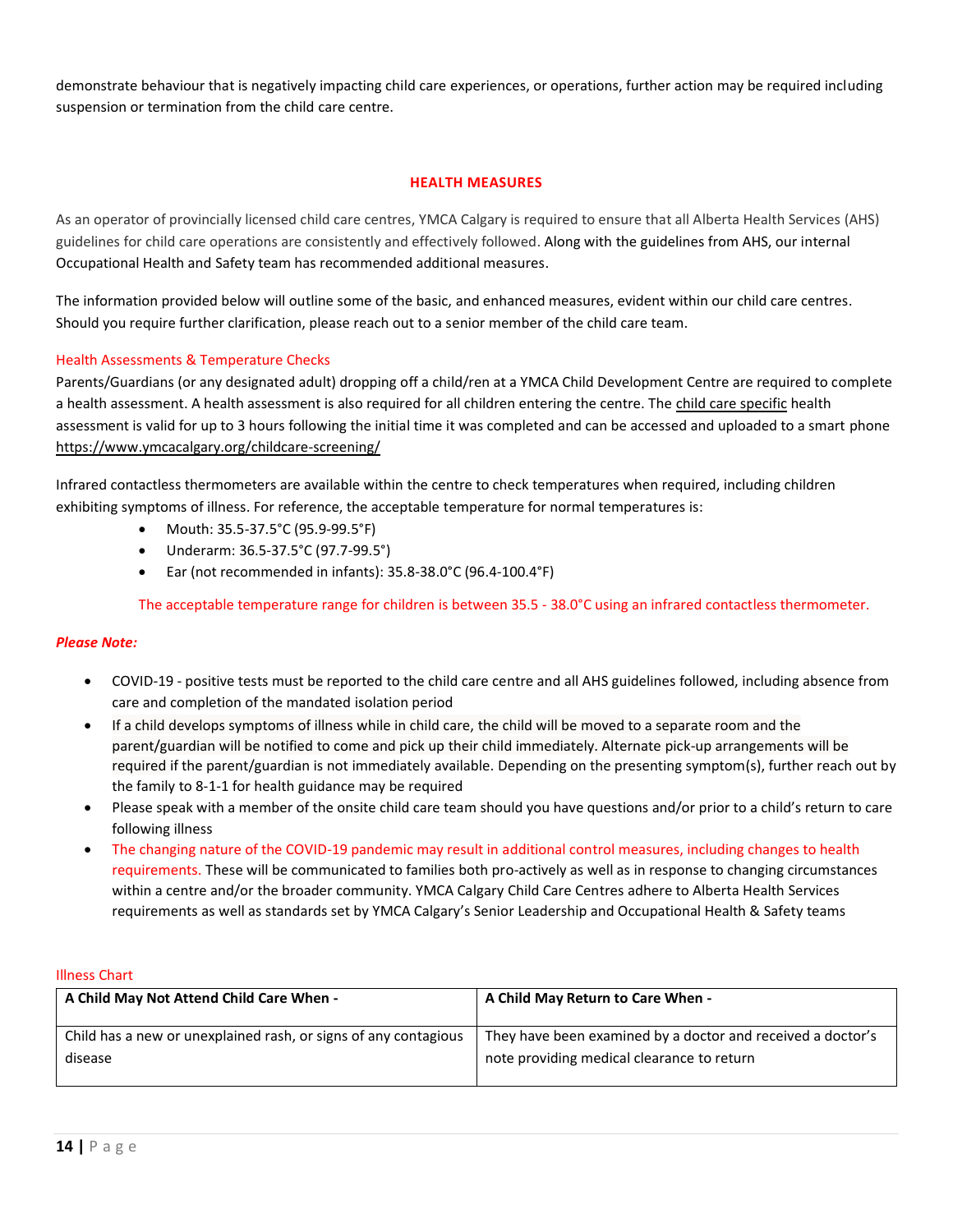| Child has any form of untreated infestation (i.e. scabies, head<br>lice, etc.)                                                                                                                                                         | They have been treated.                                                                                                                                                                                                                       |
|----------------------------------------------------------------------------------------------------------------------------------------------------------------------------------------------------------------------------------------|-----------------------------------------------------------------------------------------------------------------------------------------------------------------------------------------------------------------------------------------------|
| Been prescribed any kind of medication that is not considered<br>emergency medication (i.e. inhalers and epi-pens)                                                                                                                     | They have been taking the prescribed medication for a<br>minimum of 24 hours; providing their condition is not<br>contagious. Please speak with the centre's Child Care Director<br>or Supervisor prior to returning to care with medication. |
| Gastrointestinal (nausea, vomiting and/or diarrhea)                                                                                                                                                                                    | Children experiencing gastrointestinal symptoms will need to<br>be symptom free and have restored, typical body function<br>without the use of medication for 48 hours prior to return to<br>care.                                            |
| Any communicable disease (i.e. measles, mumps, rubella,<br>bronchitis, chicken pox, croup, fifth disease, hand, foot &<br>mouth, roseola, Strep throat, meningitis, etc.)<br>*this does not include all possible communicable diseases | Has been examined by a doctor, is provided with medical<br>clearance, and has spoken with a member of our senior team<br>to discuss the return to care plan                                                                                   |
| He/she has a fever of 100 degrees (37.78C)                                                                                                                                                                                             | His/her fever has remained below 100 degrees (37.78C) for 24<br>hours without medication                                                                                                                                                      |

YMCA Child Care staff also monitor children who are demonstrating behaviours not typical for them within the child care setting which may indicate illness. This includes when a child is fretful or listless, crying, and unable to be comforted, losing interest in play activities or unusually quiet and inactive. Once the child's usual demeanor has returned, and there are no other signs of illness, the child is able to return to care.

If in doubt, please contact the child care centre to determine whether your child requires a note after an illness.

### Child Immunization

If your child's immunizations are not current, or you have chosen not to immunize your child, there may be an increased risk to your child should there be a reported case of a related communicable disease at the centre your child attends. Illness notices are posted within a child care centre for the benefit of a child's parent/guardian.

Alberta Health Services will be engaged should multiple instances of an illness be reported, and they will further assess the situation and advise YMCA Calgary of additional precautions and/or measures required.

Assessment by, and consultation with, a health care professional may be required to determine when it is safe for your child to return to the centre following a reported illness or outbreak.

#### Medication

YMCA Calgary will accept emergency medications (epi-pens and inhalers) for administration. Ibuprofen and Acetaminophen medications **will not** be accepted at this time as they may mask symptoms of illness in children. Should your child require the administration of prescribed antibiotic medication, please reach out to the centre's senior team to discuss specifics along with their return to care following illness.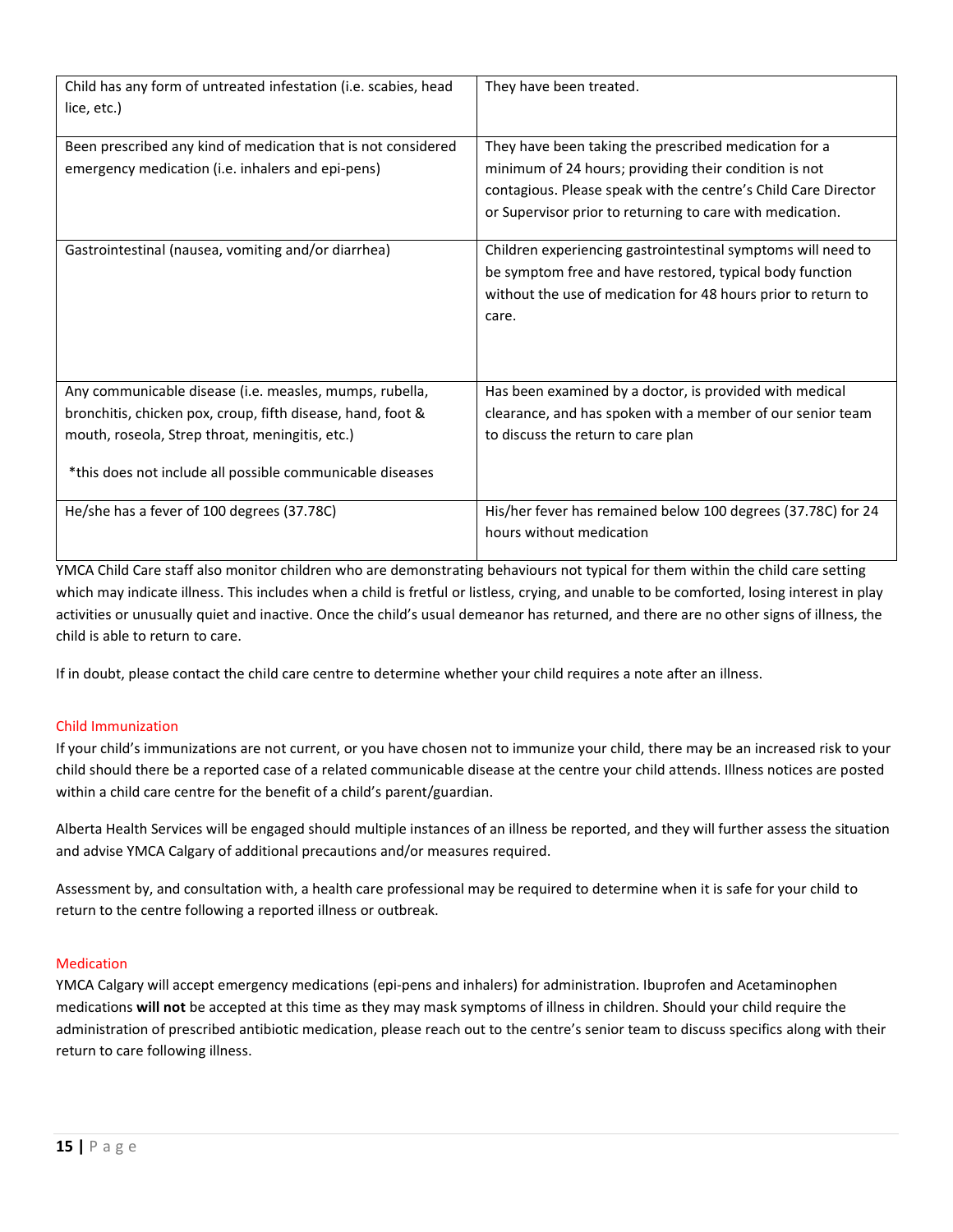#### **CLEANING AND SANITIZING**

Educators and senior staff members will be responsible for ensuring all required cleaning and sanitizing measures are taken. This includes managing toy rotation as well as toy and equipment cleaning and sanitizing. It also includes frequent cleaning and sanitizing of high touch surfaces throughout the child care centre.

YMCA Calgary's contracted housekeeping services will perform enhanced cleaning after hours to ensure spaces are ready for occupancy the next day. Additional cleaning and sanitizing measures will also be utilized in response to any presenting signs of illness within the centre.

#### **CHILD CARE LICENSING**

YMCA Calgary Child Development Centres are responsible for maintaining the standards of the Alberta Child Care Licensing Act and Regulations. Provincial Child Care Licensing Officers regularly visit centres to monitor the compliance of individual child care program's compliance with the applicable legislation as it relates to the minimum standards set for the health, safety, and developmental needs of children

### **GENERAL FAQS**

#### How do I know that my child is receiving quality care?

YMCA Calgary Child Development Centres are provincially licensed. A licensing officer from Alberta Human Services visits and evaluates each of our centres two to four times per year to ensure we are meeting regulation standards. This report can be found at <http://www.humanservices.alberta.ca/oldfusion/ChildCareLookup.cfm> or posted within the centre.

#### How can I learn more about my child's experience in the YMCA Child Development Centre?

Regular, open communication with your child's Early Childhood Educator is the best way to share information about your child's growth and development.

Educators complete daily journal entries for each child in their group which includes details about their daily schedule. These entries are completed through the Weemarkable™ app.

Program plans are available within classrooms. They contain information about children's interests along with the developmentally appropriate play activities that have been planned and provided." Photographs of children at play and written play experiences are also available within the classroom and posted on the Weemarkable ™ app.

A Developmental Report outlining your child's progress will be sent home twice per year. This will be accompanied by an opportunity for a scheduled parent/guardian and educator meeting. At any time, parents are encouraged to reach out to the centre Director and a meeting can be scheduled between the family & the room educator(s).

#### Who is looking after my child?

All YMCA Calgary educators have Provincial Child Care Certification levels. Our educators are skilled in child observation, planning developmentally appropriate programs, and implementing child-oriented activities. They have current first aid and CPR training and have passed a security clearance check including a vulnerable sector search prior to beginning work.

All YMCA Calgary employees receive annual YMCA Health and Safety Training as well as YMCA Canada Child Safety & Protection Training.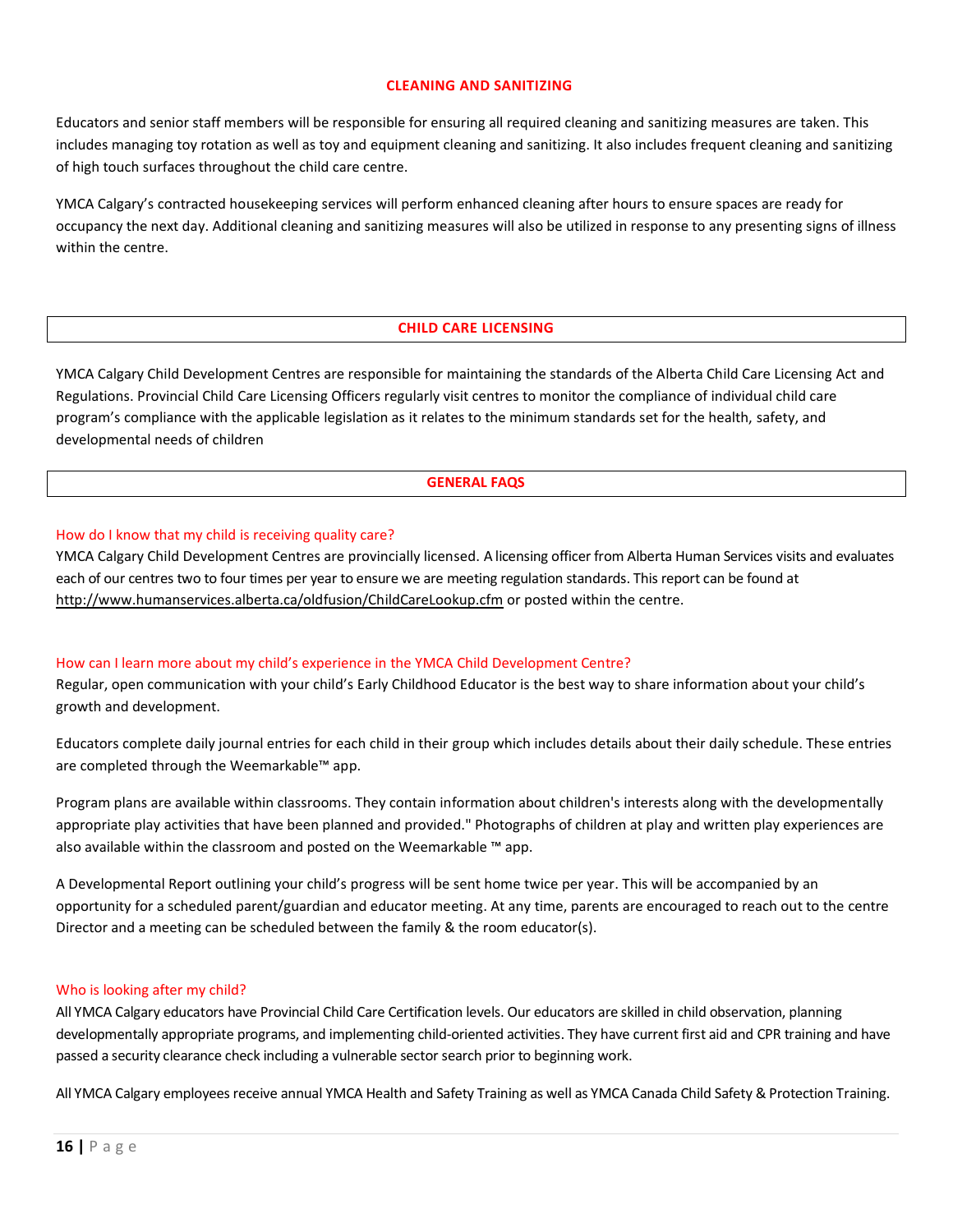#### How many children is each educator responsible for?

YMCA Calgary maintains the child: staff ratios established by Alberta Human Services for Child Care Centres. At minimum:

- 1 educator for every 4 children aged  $12 18$  months
- 1 educator for every 6 children aged 19 to 35 months
- 1 educator for every 8 children aged 3 to 4 years
- 1 educator for every 10 children aged 4 to 6 years

Each of our centres has a senior staff team on site to support operations. We also employ additional staff who provide ratio enhancement, program development support and staff development support.

#### How can I become involved?

YMCA Calgary child care centres schedule two Parent Meetings/Events per year which allow for information sharing and focused conversation on centre operations. During the pandemic these have been suspended with parents able to request a virtual meeting.

#### What happens if there is an emergency or critical situation within the child care centre?

In the event of an emergency or critical situation occurring within the child care centre, a notification Alert will be posted on the *Weemarkable™ app.*

All YMCA staff members receive annual YMCA Calgary Health and Safety training. They are also required to renew their First Aid certification bi-annually and their CPR certification annually.

There is always a designated staff member in charge at the centre and through use of the YMCA radios it is possible to initiate YMCA Calgary's crisis response team immediately in the event of an emergency. This team, comprised of both child care and YMCA facility staff, ensures that all aspects of the emergency are managed in a safe, calm, and effective manner.

In the event of a medical emergency, YMCA staff begin First Aid and contact EMS immediately. The child's parent/guardian is advised as soon as possible.

Monthly fire/evacuation drills are completed and recorded as per a plan approved by a Calgary Fire Marshall. In the event of an evacuation, children and staff members of the child care centre will relocate to an off-site location as follows:

| Brookfield Residential YMCA at Seton        | Joane Cardinal-Schubert High School: 19480 45 St SE           |
|---------------------------------------------|---------------------------------------------------------------|
| <b>Quarry Park Child Development Centre</b> | Remington YMCA: 108 Quarry Park Road SE                       |
| <b>Remington YMCA</b>                       | Quarry Park Child Development Centre: 10702-18 St SE          |
| Saddletowne YMCA                            | Calgary Police Service District 5 - 800 Saddletowne Circle NE |
| Shane Homes YMCA at Rocky Ridge             | Melcor YMCA at Crowfoot: 8100 John Laurie Blyd NW             |
| Shawnessy YMCA                              | Tim Hortons: 400, 303 Shawville Blvd SE                       |

### *Please note: As each situation is unique, YMCA Calgary and City of Calgary Emergency Response Teams may determine, and implement, alternate safety and response measures. This may include alternate off-site evacuation locations due to COVID-19 closures and restrictions. In the event an evacuation lasts longer than 30 minutes, families will be contacted for pick-up*

#### What should I do if I have a concern?

Your feedback is important to us. If you have a concern, please discuss it with your child's Early Childhood Educator, the Child Care Supervisor or Child Care Director. Please also feel free to complete a comment card online on our website at: <https://www.ymcacalgary.org/contact/>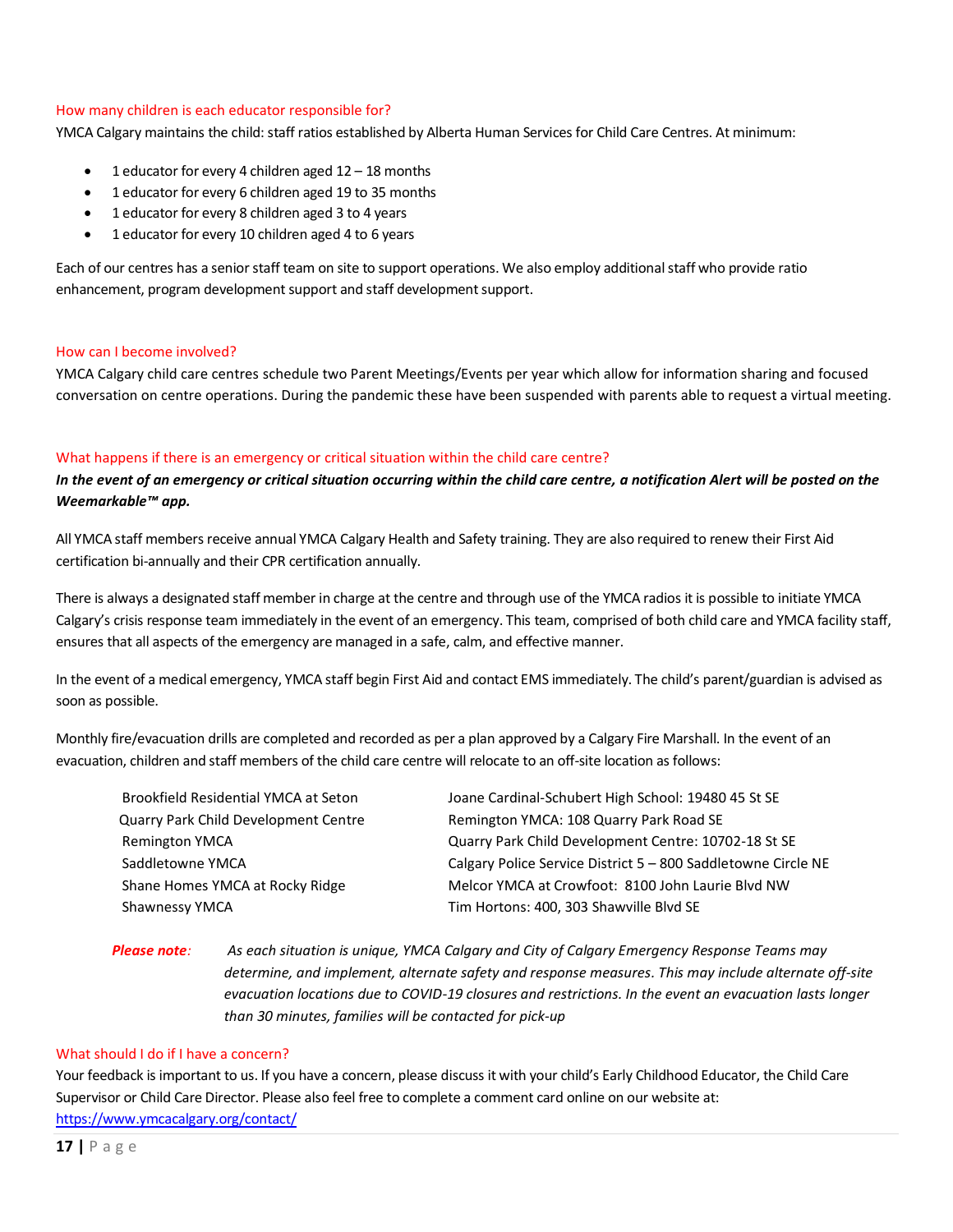If you are unable to address your concern at the centre level, please contact the Centre Manager or General Manager as listed below

| <b>Centre Manager, Early Years (North)</b> | <b>Centre Manager, Early Years (Central)</b>     | <b>Centre Manager, Early Years (South)</b> |
|--------------------------------------------|--------------------------------------------------|--------------------------------------------|
| <b>Jackee Creamer</b>                      | <b>Trudy Halvorsen</b>                           | <b>Sheina Mark</b>                         |
| 403-241-4617                               | 403-351-6688                                     | 403-254-3202                               |
| jackee.creamer@calgary.ymca.ca             | trudy.halvorsen@calgary.ymca.ca                  | Sheina.mark@calgary.ymca.ca                |
|                                            |                                                  |                                            |
| Saddletowne YMCA                           | Quarry Park Child                                | Brookfield Residential YMCA at Seton       |
|                                            | Development Centre                               |                                            |
| Shane Homes YMCA at Rocky Ridge            |                                                  | <b>Shawnessy YMCA</b>                      |
|                                            | <b>Food Services</b>                             |                                            |
| Child Development Team                     |                                                  |                                            |
|                                            | <b>Remington YMCA</b>                            |                                            |
|                                            |                                                  |                                            |
|                                            | <b>General Manager, Early Years YMCA Calgary</b> |                                            |
|                                            |                                                  |                                            |
|                                            | <b>Caryl Broen</b>                               |                                            |
|                                            | 403-537-1721                                     |                                            |
|                                            | caryl.broen@calgary.ymca.ca                      |                                            |

Additional concerns may be directed to **Child Care Connect,** toll free at 1-844-644-5165 (Alberta Children's Services). Complaints may be submitted anonymously. All complaints are reviewed.

*Thank you for trusting YMCA Calgary with your child. We are honoured to serve your family.*